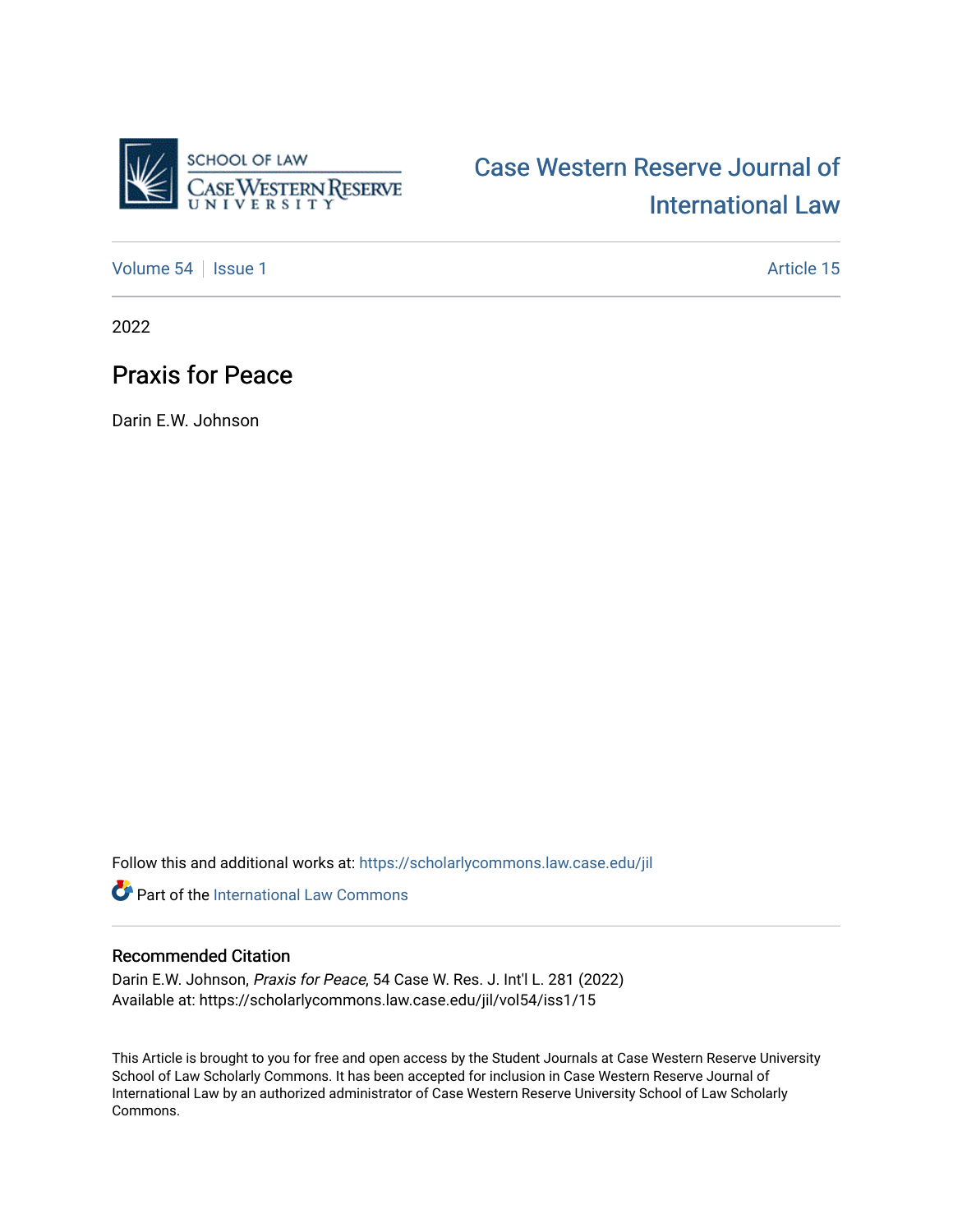# Praxis for Peace

### *Darin E.W. Johnson\**

#### TABLE OF CONTENTS

| T.       |                                                             |  |
|----------|-------------------------------------------------------------|--|
| H.       | CONSTITUTIONAL REFORM: PROCESS AND DESIGN  283              |  |
|          |                                                             |  |
| HL.      |                                                             |  |
|          |                                                             |  |
|          |                                                             |  |
| $IV_{-}$ | MODELS FOR ALLOCATION OF STATE POWER IN DIVIDED STATES289   |  |
|          |                                                             |  |
|          | $1_{-}$                                                     |  |
|          | 2.5                                                         |  |
|          | 3.                                                          |  |
|          | 4.                                                          |  |
|          |                                                             |  |
| V.       | PEACE PROCESSES AND ACCOUNTABILITY FOR ATROCITY CRIMES  294 |  |
|          |                                                             |  |
|          | $B_{-}$                                                     |  |
|          |                                                             |  |
|          |                                                             |  |
| VL.      | PILPG SCHOLARSHIP AND THE PRAXIS FOR PEACE: LOOKING TO      |  |

#### **ABSTRACT**

*Praxis for Peace* reviews legal scholarship in the fields of peace negotiation, constitutional reform and international criminal accountability, and explores how legal scholars have created applicable theories in these fields which peace practitioners apply in a variety of

<sup>\*</sup> Associate Professor of Law, Howard University School of Law. Professor Johnson previously worked as an Attorney-Adviser in the U.S. Department of State Office of the Legal Adviser, with expertise in political-military, Middle East, and United Nations Affairs. He also served as the Chief of Staff in the Office of the Special Coordinator for Middle East Transitions which supported political and economic reform in the Middle East and North Africa following the Arab Spring revolutions. He currently serves as a Senior Legal Adviser with the Public International Law & Policy Group, where he has advised on the Sudan peace process, and transitional justice and human rights matters in several Middle East and African countries, including Iraq and South Sudan.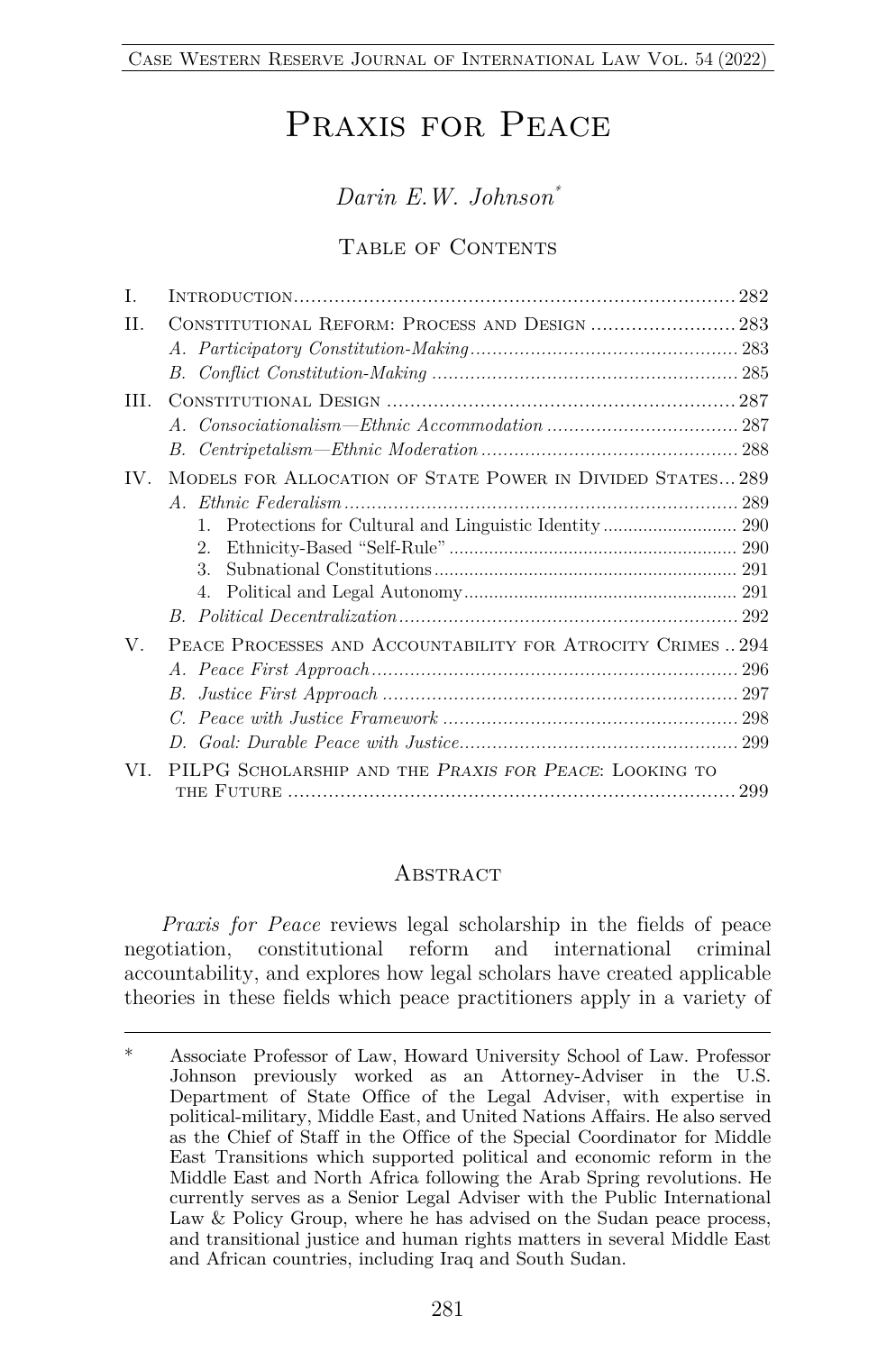contexts. These applications create new case studies which provide the basis for evolution and refinement of the legal theories. The Article further provides examples of how scholars associated with the Public International Law & Policy Group have significantly contributed to the *Praxis for Peace*.

#### I. Introduction

I was honored to participate in Case Western Reserve University ("CWRU") School of Law's symposium on "The Academy and International Law: A Catalyst for Change and Innovation" in recognition of the Cox International Law Center's 30th Anniversary and the 25th Anniversary of the founding of the Public International Law and Policy Group ("PILPG"). As a member of the panel on the "Academy and the Pursuit of Peace and Human Rights," I presented my reflections on *Praxis for Peace*—the contributions that legal scholars have made to the pursuit of peace and human rights through the development of applied theories on peace negotiation, constitutional reform and accountability for human rights abuses. These theories have formed the bedrock for significant *praxis* (theoretical application) by organizations such as PILPG, whose work has helped to evolve the theoretical frameworks. PILPG is a global nonprofit law firm founded by American University Professor Paul Williams and CWRU Law School Dean Michael Scharf twenty-five years ago.<sup>1</sup> As legal scholars and former attorneys in the U.S. State Department Office of Legal Adviser, they both understood from experience the important ways that legal scholarship and practice in the public international law field are mutually reinforcing, and they created an organization that contributed significantly to this dynamic relationship. As a legal scholar and former State Department attorney who serves in a senior position with PILPG, I appreciate the dynamism of *Praxis for Peace*. I have regularly drawn from the work of legal scholars in my work at the State Department and within PILPG. As a legal scholar, I have sought to evolve the *Praxis for Peace* with my own scholarly contributions. This Article explores key legal theories that contribute to *Praxis for Peace* in the areas of constitutional reform, peace negotiation, and human rights accountability. I conclude the piece with an overview of some key contributions that practitioners with PILPG have made to *Praxis for Peace*.

<sup>1.</sup> *See* PUB. INT'L L. & POL'Y GRP., https://www.publicinternationallawand policygroup.org [https://perma.cc/99GE-7DVE].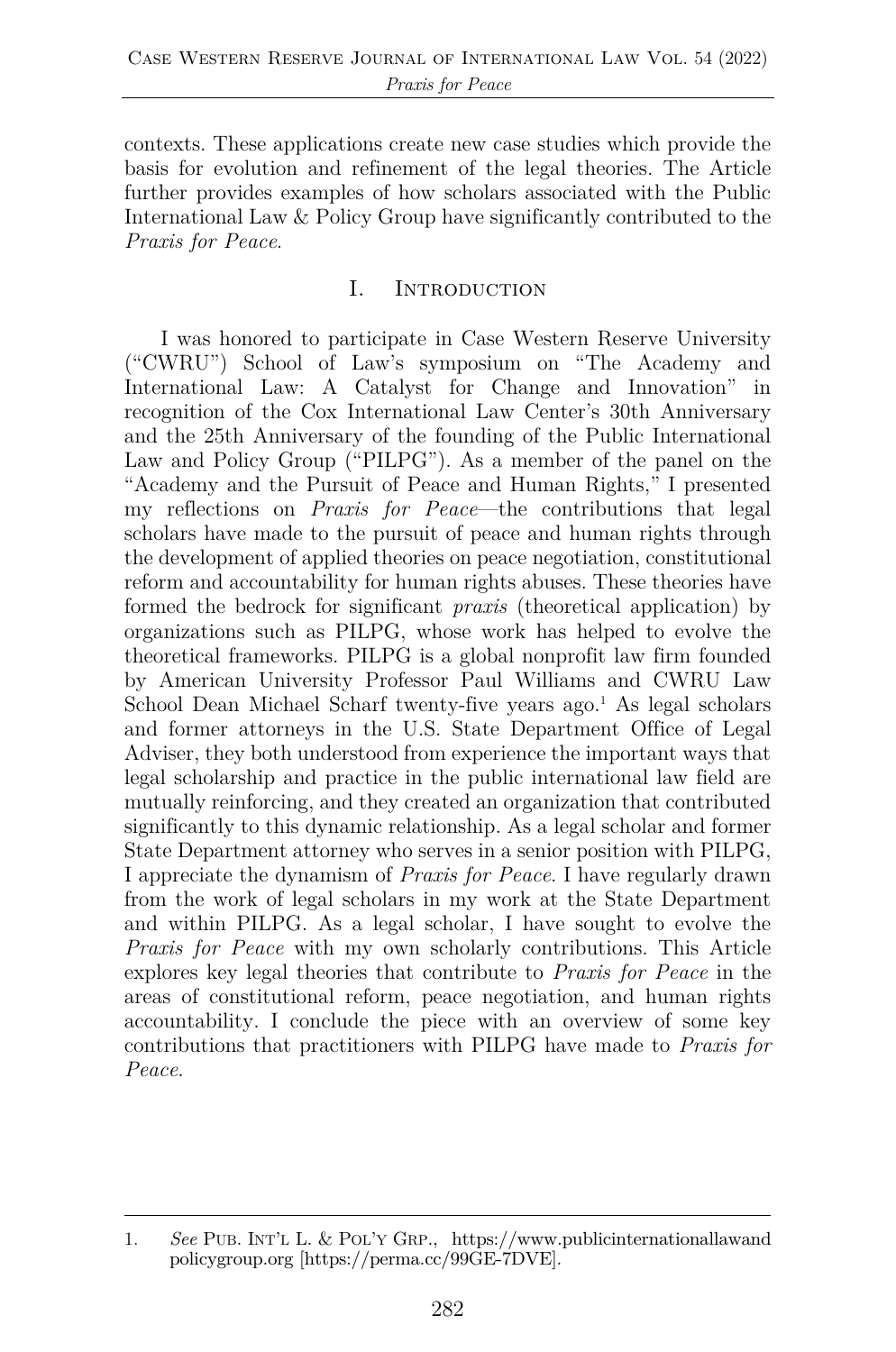#### II. Constitutional Reform: Process and Design

In the area of constitutional reform, legal scholars have made important observations about constitutional reform processes and constitutional design approaches that have greatly influenced *Praxis for Peace* in the transitional justice space. In the area of constitutionmaking, these applicable theories have focused on the importance of the inclusive participatory process referred to as participatory constitutionmaking. I have added my own theoretical framework about the dangers of pursuing constitution-making during active conflict called conflict constitution-making. The theoretical frameworks for participatory constitution-making and conflict constitution-making are explored herein.

#### *A. Participatory Constitution-Making*

Since the late twentieth century, constitution-making after conflict has trended towards greater transparency, citizen engagement, and inclusivity.2 Scholars have advocated for participatory constitutionmaking in post-conflict and transitioning States in order to help resolve long-standing disputes by fostering consensus among a diverse array of groups on national principles and by addressing the concerns of previously marginalized citizens.3 Participatory constitution-making describes a set of transparent and inclusive drafting processes that have been utilized in post-conflict and transitioning States to ensure broad societal acceptance of a new regime or constitutional order, particularly those following a political revolution or the resolution of a civil conflict.4 As a hallmark of legitimacy for modern constitutions, participatory constitution-making emphasizes citizen involvement and participation in the drafting of constitutions.5 Participatory processes have frequently

<sup>2.</sup> For example, transition leaders in an array of countries, including Kenya, Uganda, Brazil, Thailand, Papua New Guinea, and South Africa have utilized participatory constitution-making processes. JASON GLUCK & MICHELE BRANDT, PARTICIPATORY AND INCLUSIVE CONSTITUTION MAKING: GIVING VOICE TO THE DEMANDS OF CITIZENS IN THE WAKE OF THE ARAB SPRING 5–6 (2015).

<sup>3.</sup> *Id.*; Angela M. Banks, *Expanding Participation in Constitution Making: Challenges and Opportunities*, 49 WM. & MARY L. REV. 1043, 1046–48 (2008); Vivien Hart, *Constitution-Making and the Transformation of Conflict*, 26 PEACE & CHANGE 153, 154 (2001); GLUCK & BRANDT, *supra* note 2.

<sup>4</sup>*. See* Hart, *supra* note 3 (describing the importance of constitutions and the process of constitution-making to completing the establishment of a new polity).

<sup>5.</sup> Banks, *supra* note 3 at 1046; Alicia L. Bannon, Note, *Designing a Constitution-Drafting Process: Lessons from Kenya*, 116 YALE L.J. 1824, 1826–27 (2007). *See generally* Kevin L. Cope, *The Intermestic Constitution:*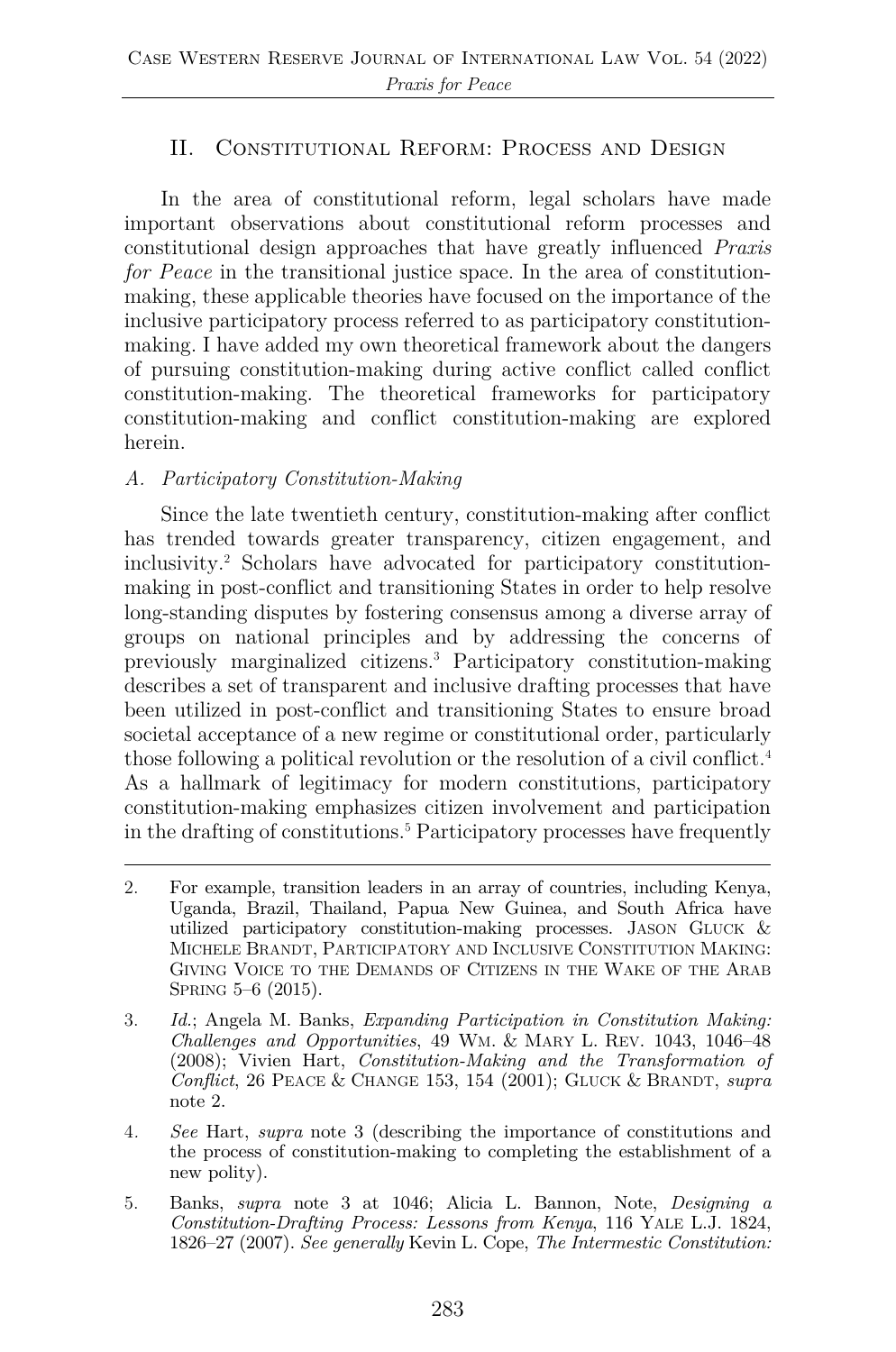been post-conflict tools that have followed or been concomitant with the resolution of a political revolution or violent civil conflict. Best practice suggests that a cessation of hostilities and political settlement should be agreed to prior to the initiation of an effective participatory constitution-making process.6

For example, participatory constitution-making was successfully utilized in Tunisia following the Arab Spring and in South Africa following decades-long civil strife between minority groups and the apartheid government.7 Transition leaders in countries such as Kenya, South Africa, Thailand, Papua New Guinea, Uganda, and Brazil have also pursued participatory constitution-making processes for many purposes, including to foster consensus on fundamental national principles, incorporate the aspirations of previously marginalized citizens, broaden the constitution makers' understanding of citizens' challenges, break from an autocratic past by laying a foundation for democratic practices, and make the constitution and future governments more legitimate in the eyes of citizens and the world.8 These participatory constitution-making processes were largely viewed as legitimate by their citizenry and international experts because they were deliberative and transparent, occurred in phases, and provided opportunity for public feedback, participation, and acceptance (either directly or through elected representatives) among a diverse array of citizens with divergent racial, religious, and ideological backgrounds.9

The concepts of internal and external participatory systems help to describe the types of bodies and processes used in post-conflict participatory constitution-making.10 Internal systems enable citizens to

*Lessons from the World's Newest Nation*, 53 VA. J. INT'L L. 667 (2013) (discussing the influence of transnational and domestic forces on constitutional rights and structural provisions).

- 6. Kirsti Samuels, *Post-Conflict Peace-Building and Constitution-Making*, 6 CHI. J. INT'L L. 663, 664 (2006) ("Constitution-making after conflict is an opportunity to create a common vision of the future of a state and a road map on how to get there. The constitution can be partly a peace agreement and partly a framework setting up the rules by which the new democracy will operate.").
- 7*. See generally* Darin E.W. Johnson, *Beyond Constituent Assemblies and Referenda: Assessing the Legitimacy of the Arab Spring Constitutions in Egypt and Tunisia*, 50 WAKE FOREST L. REV. 1007 (2015) (discussing the constitution-making processes in conflicted regions); Ziyad Motala, *Constitution-Making in Divided Societies and Legitimacy: Lessons from the South African Experience*, 15 TEMP. POL. & C.R. L. REV. 147 (2005) (using South Africa as an example of successful participatory constitutionmaking).
- 8. GLUCK & BRANDT, *supra* note 2, at 5–6.
- 9. *See* Samuels, *supra* note 6, at 664.
- 10. Angela M. Banks, *Challenging Political Boundaries in Post-Conflict States*, 29 U. PA. J. INT'L L. 105, 108 (2007).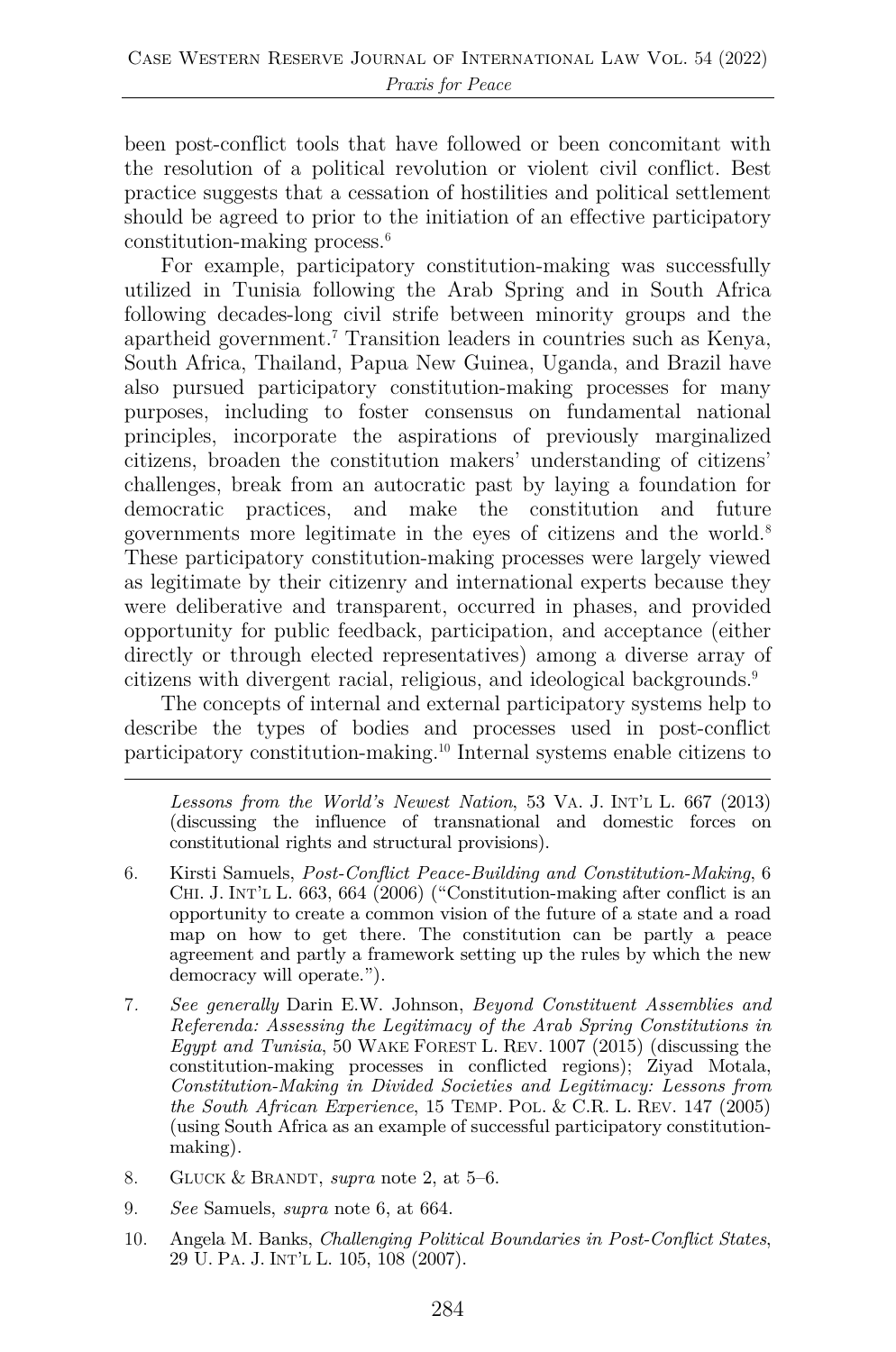participate directly or through representatives in the drafting process.<sup>11</sup> External systems exist where the government appoints a drafting body's members and citizens are excluded from the drafting body but may participate through public meetings and written submissions.<sup>12</sup>

#### *B. Conflict Constitution-Making*

Building on this scholarly framework, in my work at the U.S. State Department during the Arab Spring, I observed the phenomenon of conflict constitution-making and developed this into a theoretical framework in my scholarship.

Many of the goals of participatory constitution-making processes are frustrated when constitution-making occurs during active conflict. Participatory constitution-making encourages deliberative negotiation and public participation in State creation and institutional design, but constitution-makers are unable to pursue these goals when the security environment does not permit widespread public engagement. Further, politically aligned armed actors can use violent civil conflict to manipulate constitution-making processes. Conflict constitutionmaking occurs when warring belligerents that seek to achieve political objectives through armed force co-opt ongoing constitution-making processes to achieve their political ends under the threat of force. These armed actors effectively transform the constitution-making process into another site of battle. The markers of a conflict constitution-making process include (1) extreme conflict amongst constitutional drafters that mirrors the positions of warring belligerents; (2) an inability of drafters to reach consensus on these political issues; and (3) boycott and rejection of non-consensual constituent assembly choices by major blocs. The incorporation of these conflicts into constitutional texts risks the creation of conflict constitutions with embedded conflicts, rather than embedded consensus solutions. By adopting constitutional provisions that are highly divisive, conflict constitution-making can exacerbate and prolong rather than reduce societal divisions.

For example, the initial constitution-making processes undertaken in Iraq and Afghanistan during the U.S.-led military interventions and occupations, and in the creation of South Sudan, had limited scopes due to ongoing violent conflict and could hardly be articulated as broadly participatory. Nevertheless, these constitution-making processes were initiated with the goal of moving the respective countries' political transitions forward. Despite ongoing civil conflict in each country, the constitution-making processes arguably advanced the political transition and consolidated authority within the new successor government in each country. In the extreme circumstance of ongoing violent civil war with competing governments, such as in Libya and

<sup>11.</sup> *Id.* at 109.

<sup>12.</sup> *Id.* at 108–09.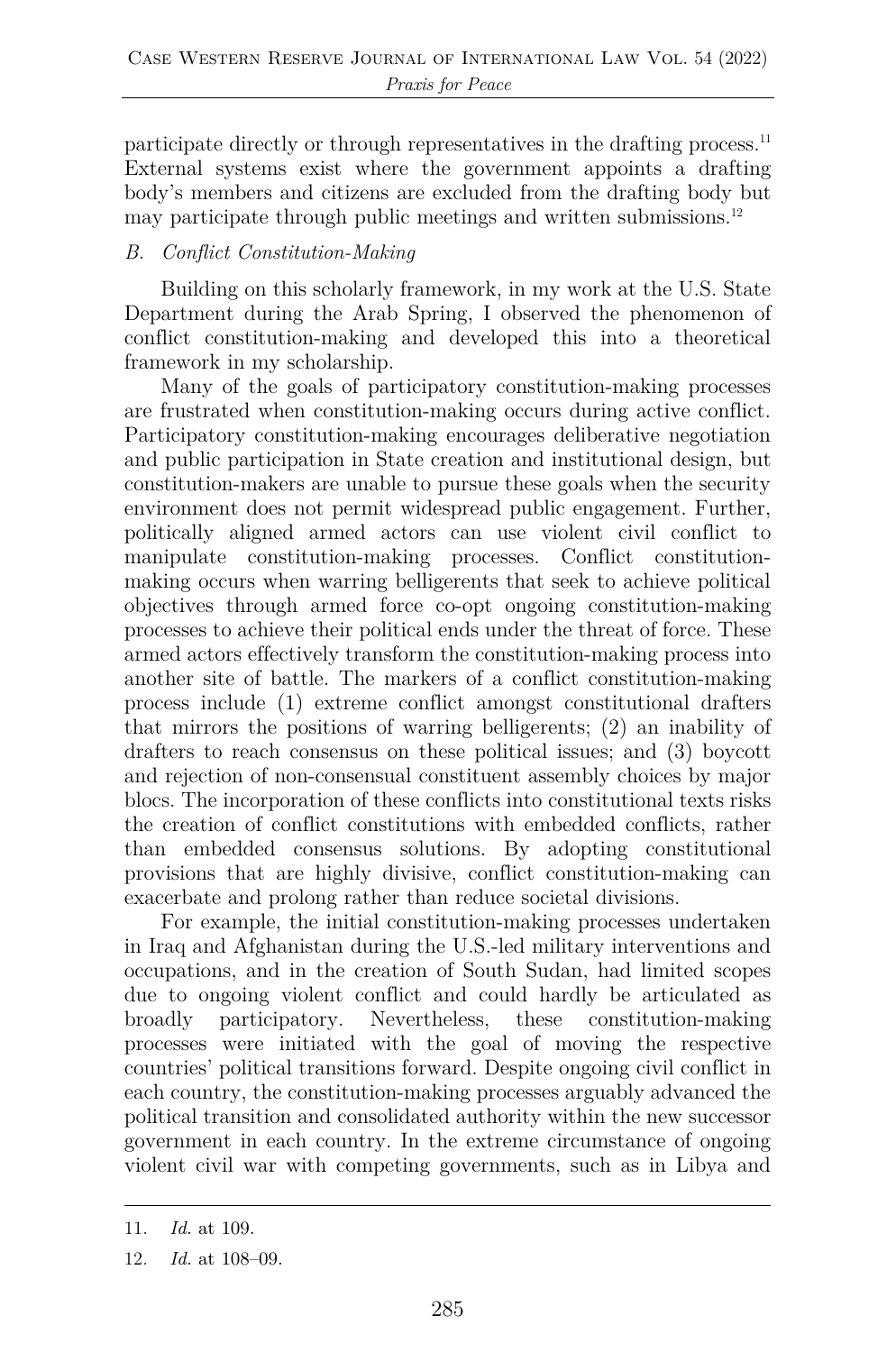Yemen, the pursuit of constitution-making not only frustrates consensus-building with diverse constituencies, it fosters further conflict.13

In Libya and Yemen, the political transitions heralded by the Arab Spring devolved into civil wars that are ongoing at the time of writing this piece.14 As the political transitions in Libya and Yemen devolved into civil war, the constitution-making processes also devolved into conflict over the same outcomes that armed elites sought on the battlefield by force.15 As a consequence of these devastating civil wars, constitutional reform processes that were intended to cement political transitions from authoritarianism to democracy were instead held hostage by the armed perpetrators of the protracted civil conflicts. The violent intensity of the civil conflicts in Yemen and Libya undermined the conciliatory objectives of participatory constitution-making in both countries. The undermining of conciliatory processes, in turn, imperiled the creation of consensus constitutional texts and risked the creation of "conflict constitutions" that would prolong, rather than remedy, the sources of conflict. During civil war, unless a political detente can be reached that commits armed actors to a consensual and participatory constitution-making process, armed power brokers exploit the process and drive constitution-makers away from accommodation and into conflict. Such a conflict constitution-making process produces a "conflict constitution" that enshrines rather than ameliorates the sources of conflict.

The transition governments in Libya and Yemen each initiated a constitution-making process before the countries devolved into civil war. The declining security environment in each country prevented broad-based, inclusive participatory constitution-making. Warring political blocs began to press for their political aims within constitutionmaking bodies. The constitution-making processes themselves were inappropriate fora for much needed peacemaking as they did not allow for timely political negotiation and bargaining among key

15. Johnson, *supra* note 13, at 297.

<sup>13.</sup> Darin E.W. Johnson, *Conflict Constitution-Making in Libya and Yemen*, 39 U. PA. J. INT'L L. 293, 297 (2017).

<sup>14.</sup> *See* Jacob Mundy, *A Decade Later, No End in Sight for Libya's Political Transition*, THE CONVERSATION (Jan. 25, 2022), https://theconversation .com/a-decade-later-no-end-in-sight-for-libyas-political-transition-175531 [https://perma.cc/AK7J-YL6P]; Johnson, *supra* note 13. The "civil wars" in Libya and Yemen began after the NATO intervention supporting the Libyan opposition's ouster of Muammar Gaddafi in Libya, and after the U.N. and U.S.-brokered departure of President Hadi in Yemen. Although civil conflict occurred immediately following the Arab Spring uprisings in both countries, the "civil wars" discussed in this piece began in 2014 when dual governments in each country arose, violently clashing with one another and claiming authority in the wake of the initial Arab Spring political transitions.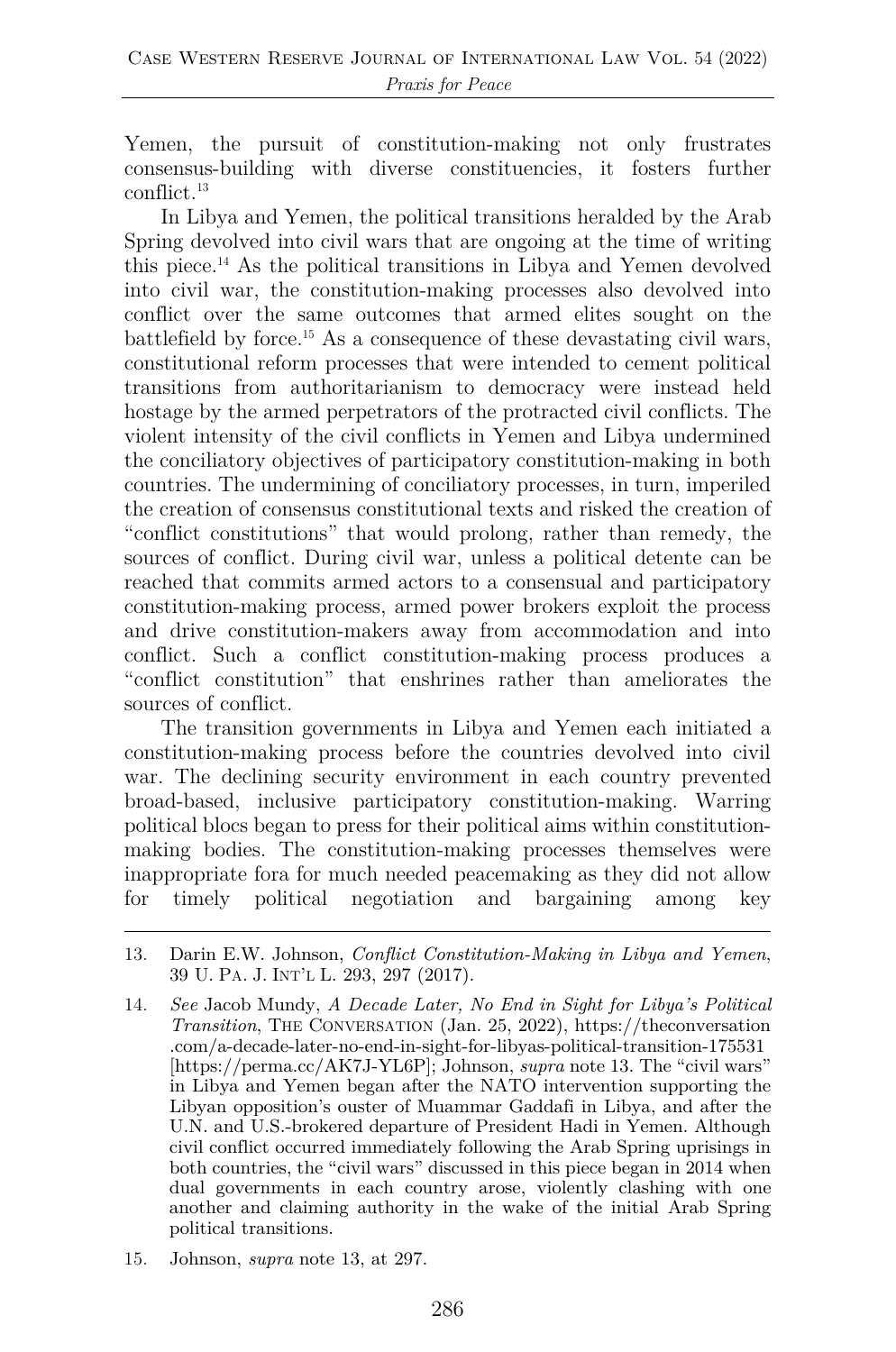stakeholders.16 Internationally-backed, external peace negotiations became necessary to open space for meaningful constitutional reform.

#### III. CONSTITUTIONAL DESIGN

In multiethnic sectarian societies, intergroup conflicts (hereinafter "interethnic conflicts") are frequently a source of civil discord. Transitioning States have sought to address the problem of interethnic conflicts in various ways. Some States achieve this end by accommodating ethnic cleavages explicitly within constitutional structures.17 States also employ various forms of federalism and decentralization to diffuse interethnic conflicts, which are frequently regional in nature.18

Scholars have generally referred to two constitutional design approaches for addressing interethnic conflicts in highly divided societies: consociationalism and centripetalism.<sup>19</sup> Both design features are both incorporated into constitutions and electoral laws to secure multiethnic support for a state's democratic institutions of governance.20 Consociationalism accommodates various ethnic groups by guaranteeing group representation in governing bodies.<sup>21</sup> Centripetalism moderates ethnic group views through the election of moderate officials that represent multiethnic constituencies.<sup>22</sup>

#### *A. Consociationalism—Ethnic Accommodation*

Under consociational democracy, ethnic groups are granted a significant amount of autonomy over their affairs, a veto or partial veto over the central government's decisions, and proportional representation in government institutions.23 Consociationalism is designed to protect ethnic groups from harm by other ethnic groups or

- 17. Johnson, s*upra* note 13, at 329–30.
- 18. *Id.* at 330.
- 19. *See* Donald L. Horowitz, *Conciliatory Institutions and Constitutional Processes in Post-Conflict States*, 49 WM. & MARY L. REV. 1213, 1216–17 (2008) (explaining the difference between the consociationalism design, which is centered on a "regime of guarantees," and the centripetalism design, which focuses on electoral incentives).
- 20. Johnson, s*upra* note 13, at 330.

- 22. *Id.*
- 23. *See* Karol Edward Soltan, *Constitution-Making at the Edges of Constitutional Processes in Post-Conflict States*, 49 WM. & MARY L. REV. 1409, 1424 (2008) (elaborating on the defining characteristics of a constitutional democracy).

<sup>16.</sup> Jason Gluck, *Constitution-Building in a Political Vacuum: Libya and Yemen in 2014*, *in* ANNUAL REVIEW OF CONSTITUTION-BUILDING PROCESSES: 2014, at 43, 44 (Melanie Allen et al. eds., 2015).

<sup>21.</sup> *Id.*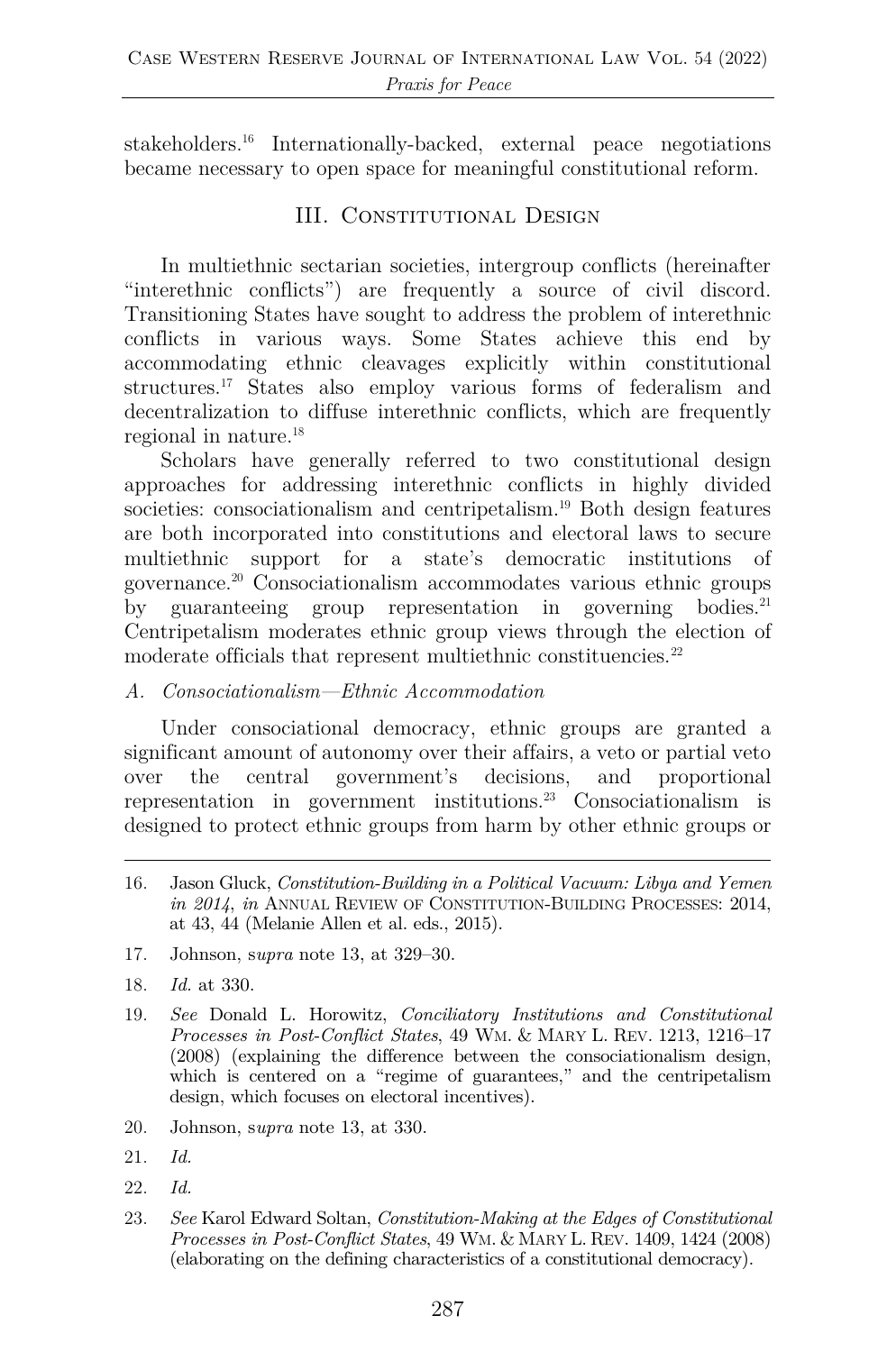by the central government.<sup>24</sup> Because consociationalism seeks to protect competing groups, one scholar has described consociationalism as "a peace treaty extended into the workings of government."25 Consociationalists recognize and accommodate ethnic group identity and give them status *qua* ethnic groups within democratic institutions.<sup>26</sup> Consociationalists advocate for multiethnic governing coalitions, favoring systems in which parliamentary, executive, and administrative positions are allocated on a proportional group basis through proportional parliamentary electoral systems, multiethnic cabinets operate by consensus, and proportional hiring is used in the civil service and the military.27 Consociationalists guarantee multiethnic outcomes through multiethnic seats in bodies. Under consociational models, a majoritarian democracy accommodates ethnic diversity through the explicit guarantee of ethnic representation in political bodies.<sup>28</sup> However, some have critiqued consociationalism by saying that it accommodates ethnic extremists because group representatives represent "their" ethnic group exclusively.29

#### *B. Centripetalism—Ethnic Moderation*

Centripetal democracies are designed to reward moderate behavior at the expense of extremists. Centripetal design features incorporated into constitutions and electoral laws incentivize moderate politicians within ethnic groups to compromise with moderate politicians in other ethnic groups.30 Centripetal democracies contain mechanisms to elevate moderate ethnic representatives and parties, such as multiethnic electoral districts and interethnic coalitions.31 Centripetalists believe that these approaches support moderation because individual representatives and coalition members must represent a multiplicity of views, rather than the views of their ethnic group exclusively.32

- 26. Johnson, *supra* note 13, at 331.
- 27. *See* Horowitz, *supra* note 19, at 1216 (emphasizing that the consociationalist design is rooted in the principle of proportional inclusion and a group culture).
- 28. Johnson, *supra* note 13, at 331.
- 29. *See* Horowitz, *supra* note 19, at 1216–17.
- 30. *See* Soltan, *supra* note 23, at 1424 (explaining that the centripetal approach focuses on collaboration among moderate politicians at the expense of excluding extremists).
- 31. *See* Horowitz, *supra* note 19, at 1217 (explaining that the underlying mechanism of the centripetal approach consists of politicians compromising on ethnic issues in order to appeal for voter support from disparate ethnic groups).
- 32. *Id*. at 1218.

<sup>24.</sup> *Id.* at 1424.

<sup>25.</sup> *Id.*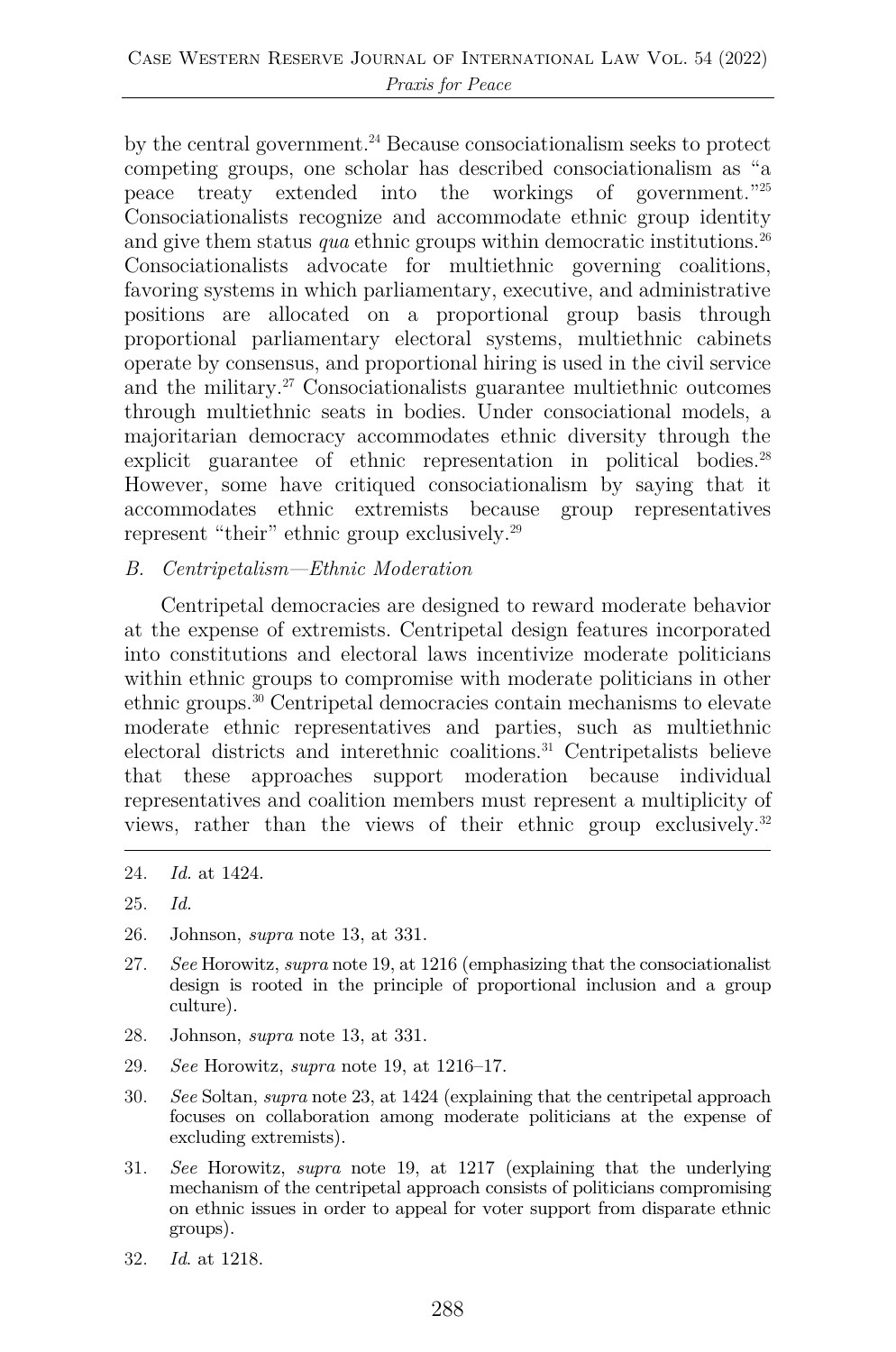Centripetalists apply a wide range of tools to support moderates such as the alternative vote (a system that allows for the interethnic exchange of second and subsequent voting preferences) or requirements that candidates receive a plurality of the vote across an ethnically diverse territorial area in order to secure electoral victory.<sup>33</sup> In short, whereas consociationalism manages multiethnic diversity through autonomy and ethnic group representation, centripetalism attempts to manage multiethnic diversity through bolstering moderation across ethnic groups.

# IV. MODELS FOR ALLOCATION OF STATE POWER IN DIVIDED STATES

The allocation of state power between the central and local governments can drive civil conflict, as occurred in Libya and Yemen.34 In light of this, comparative constitutional scholars have suggested various models of allocating state power through constitutional provisions to address ethno-regional conflict.35 These models include ethnic federalism and political decentralization, which focus on the devolution of state power in a manner intended to reduce ethnic divisions.

*A. Ethnic Federalism*

Federalism refers to the sharing of state power between a national authority and subnational or regional authority.36 Ethnic federalism is "a term used to describe a particular set of governmental arrangements specifically designed to ameliorate conflict among or between [ethnic] subgroups in a sharply divided state."<sup>37</sup> Ethnic federalism is a form of consociationalism as it reflects the elements of that system:  $\binom{n}{1}$ executive powersharing among the representatives of all significant groups; (2) a high degree of internal autonomy for groups that wish to

<sup>33.</sup> *See id.* at 1217–18.

<sup>34.</sup> *See* RESEARCH HANDBOOK ON POST-CONFLICT STATE BUILDING 15 (Paul R. Williams & Milena Sterio eds., 2020).

<sup>35.</sup> *Id.*

<sup>36.</sup> *See* Alemante G. Selassie, *Ethnic Federalism: Its Promise and Pitfalls for Africa*, 28 YALE J. INT'L L. 51, 56–58 (2003) (explaining that federalism contains two essential attributes: (1) dispersion of power among many centers of authority and (2) existence of constitutional mandates that legitimize the various centers of authority's claims of rights against the central government).

<sup>37.</sup> *Id.* at n.20 (internal citations omitted); *see e.g.*, Hallie Ludsin, *Peacemaking and Constitution-Drafting: A Dysfunctional Marriage*, 33 U. PA. J. INT'L L. 239, 290 (describing the insertion of ethnic federalism clauses into Nepal's 2006 Interim Constitution, which led to the signing of the Comprehensive Peace Accord later that year).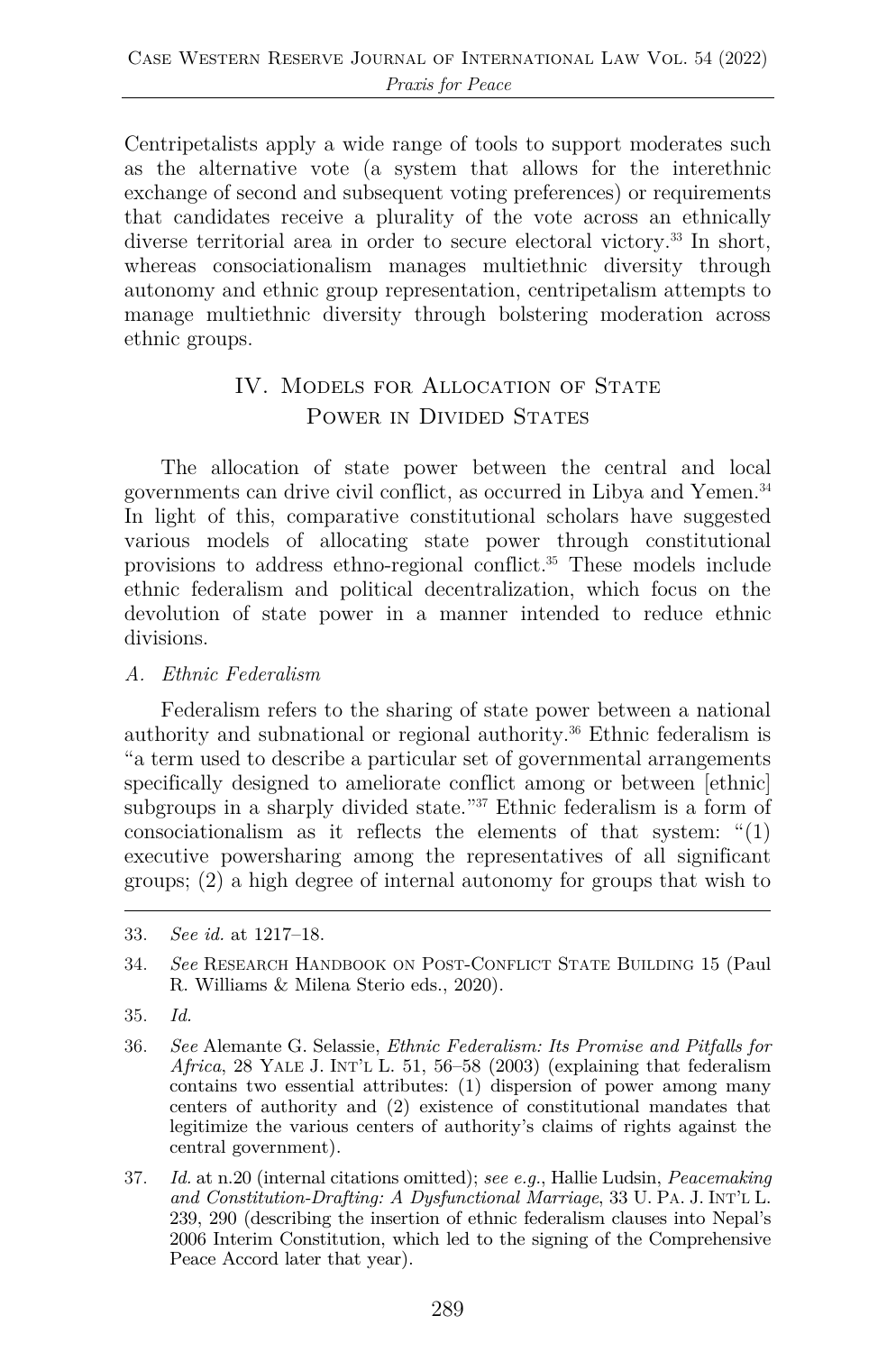have it; (3) proportional representation and proportional allocation of civil service positions and public funds; and (4) a minority veto on the most vital issues."38 As with other forms of consociationalism, some scholars have questioned whether ethnic federalism exacerbates or ameliorates ethnic conflict.39 While systems of federalism often differ, some of the characteristics of a constitutional system premised on ethnic federalism are discussed below.

1. Protections for Cultural and Linguistic Identity

The protection of an ethnic group's distinct cultural and linguistic identity within a broader national culture frequently underlies an ethnic group's desire for political autonomy. For instance, the South African Constitution recognizes ethnic groups' rights to their own languages and cultures and reinforces those rights through a federal form of government that empowers provinces to protect those rights.40

2. Ethnicity-Based "Self-Rule"

Some States have permitted subnational "self-rule" on the basis of ethnic identity to address ethnic groups' desire for cultural, linguistic, and political autonomy. For example, the Ethiopian Constitution provides for a model of ethnic federalism that allows subnational groups to have self-governing status on the basis of their ethnic identity.41 The entire Ethiopian State is organized along an ethnic federal form of government that consists of nine ethnic-based federal states.42 Most Sub-Saharan African States have avoided Ethiopia's model of constitutional recognition of federal self-rule, but ethnic groups have continued to press for ethnic-based federal self-rule in a number of sub-Saharan African countries, often because of their historic presence and concentration in particular regions of a country.43

- 40. *Id.* at 54.
- 41. *See id.* (discussing the inclusive approach to ethnic identity that the Ethiopian Constitution provides).
- 42. *See id.* at 54–55 (noting that eight of the nine provinces were organized along ethnic lines to make the province the principle vehicle for aggregating major ethnic groups' political, cultural, and linguistic identity). The Ethiopian model of ethnic federalism goes much further than South Africa's model which does not organize provinces primarily along ethnic lines.
- 43. *See id.* at 60 (highlighting the fact that many ethnic groups within African countries have staged uprisings against the central government to demand official recognition of their separate social identities).

<sup>38.</sup> David Wippman, *International Law and Ethnic Conflict on Cyprus*, 31 TEX. INT'L L.J. 141, 173 n.220 (1996).

<sup>39.</sup> *See* Selassie, *supra* note 36, at 86 (asserting that ethnic federalism exacerbates ethnic distrust and social discord because it deliberately and openly highlights ethnic differences that might otherwise fade with time).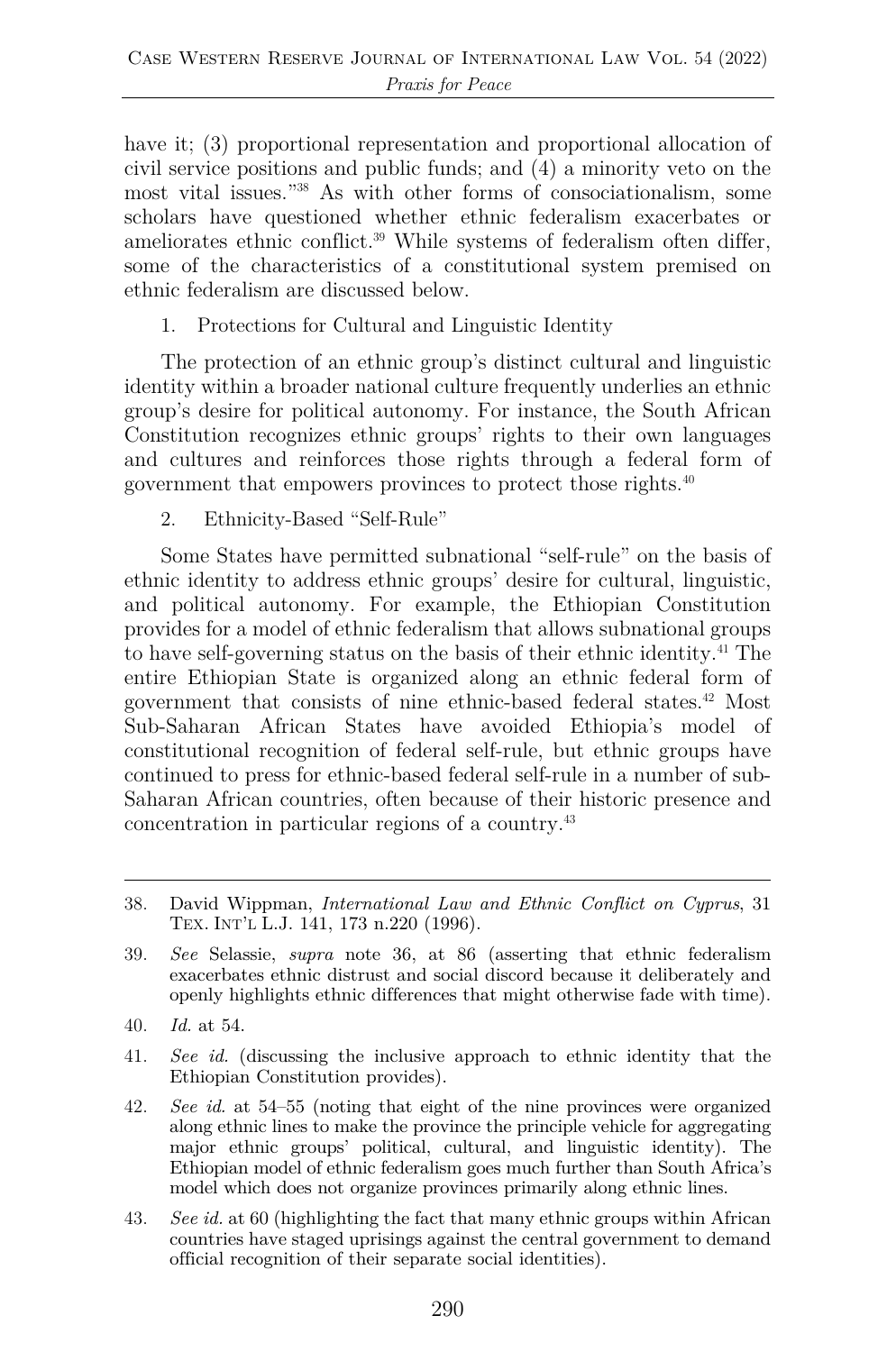#### 3. Subnational Constitutions

Some, but not all, federal systems permit subnational units to create their own constitutions. Some subnational constitutional scholars have argued that merely the authority to create a subnational constitution, even if it is not exercised, can serve important conflict reduction goals.44 The transitional constitutions of South Africa and Iraq both included provisions which allowed regional governments to develop subnational constitutions as part of the power-sharing arrangement negotiated among major ethnic groups.45 In some circumstances, difficult issues that could not be resolved during national constitution-making processes can be deferred to the regional constitution-making process.46

4. Political and Legal Autonomy

Federal systems are designed to provide a degree of autonomy to regional governments to resolve legal and political and governance matters left to their competency by the national constitution.<sup>47</sup> Though rare, some federal arrangements, such as the Ethiopian Constitution, provide an option for a region to secede.48 It is more typical, however, for negotiators to grant significant autonomy, short of secession, to

- 47. *See* ELLIOT BULMER, FEDERALISM: INTERNATIONAL IDEA CONSTITUTION-BUILDING PRIMER 12, at 7 (2d ed. 2017).
- 48. *See* Selassie, *supra* note 36, at 64 (discussing how the ethnic-federal system of government in Ethiopia enables it to accommodate ethnic groups' cultural, linguistic, and political decisions).

<sup>44.</sup> *See* Jonathan L. Marshfield, *Authorizing Subnational Constitutions in Transnational Federal States: South Africa, Democracy, and the KwaZulu-Natal Constitution*, 41 VAND. J. TRANSNAT'L L. 585, 589–90 (2008) (discussing how, although certain provinces did not create their own subnational constitutions, gaining the authority to do so was an important part of the political settlement to mitigate inter-ethnic conflict).

<sup>45.</sup> *See id.* at 622 (describing the strategic provisions in transition constitutions that help create a smooth transition of power); *see also* Michael J. Kelly, *The Kurdish Regional Constitutional Within the Framework of the Iraqi Federal Constitution: A Struggle for Sovereignty, Oil, Ethnic Identity, and the Prospects for a Reverse Supremacy Clause*, 114 PENN ST. L. REV. 707 (2010) (discussing the creation and adoption of the Kurdish regional constitution).

<sup>46.</sup> *See* Kelly, *supra* note 45, at 746 (discussing that one such issue left unresolved in the federal constitution was the status of the oil rich city of Kirkuk in Iraq, wherein both Baghdad and the Region of Kurdistan wanted to maintain control of Kirkuk and the Iraqi constitution deferred resolution of the issue to a referendum; ultimately, the regional Kurdish constitution defined Kirkuk as part of the Kurdish region).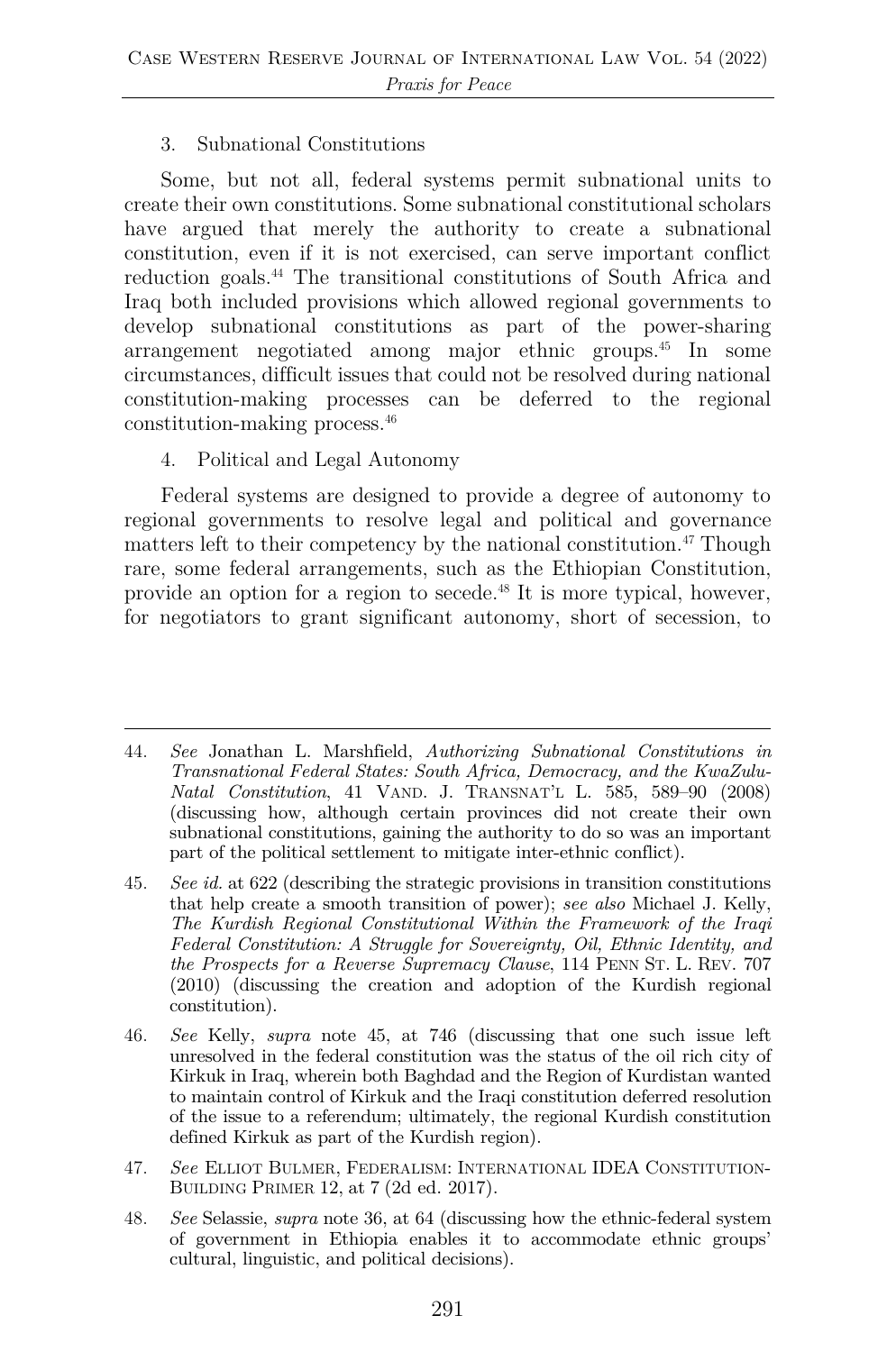ethnic groups, such as the Kurds in Iraq, in order to keep the regional ethnic group within the State.49

#### *B. Political Decentralization*

Whereas federal governments share political power with regional governments, unitary States decentralize singular national administrative authority to local governments.50 Federal systems create subnational (regional) governance structures such as governors, regional parliaments, and regional courts that exercise exclusive or concurrent powers with the central government. In contrast, unitary State decentralization does not require the creation of subnational regional governance structures to share power with the central government. Decentralization is an administrative delegation of central authority to subordinate geographic or functional units.51

The objectives of federalism and decentralization may also differ. As discussed above, federalism can ease tensions in highly divided societies with ethnic groups centered in different regions by providing a degree of ethno-regional autonomy.52 In a democratic system, decentralization goes beyond the mere administration of central authority in also fostering democratic stability by supporting individual rights and collective self-government.53 One scholar argues that democratic decentralization gives people better incentives, more opportunity to exercise their rights, and less reason to oppress one another.54 These are the precise interests that individuals in highly divided ethno-regionally diverse societies have in a reconstructed State—the ability to exercise their rights free of oppression.

In examining the different forms by which democratic decentralization may occur, it is helpful to use Professor Roderick Hills'

- 51. Edward L. Rubin & Malcolm Feeley, *Federalism: Some Notes on a National Neurosis*, 41 UCLA L. REV. 903, 910 (1994).
- 52. *See* DECENTRALIZATION IN UNITARY STATES, *supra* note 50, at 12 (noting that one goal of a federal system of governance is to ease tensions between different groups in society).
- 53. *See* Roderick M. Hills, Jr., *Is Federalism Good for Localism? The Localist Case for Federal Regimes*, 21 J.L. & POL. 187, 190–91 (2005) (critiquing Edward Rubin and Malcom Feely for characterizing the value of decentralization as primarily being administrative efficiency, and stating that it serves fundamental purposes crucial to democracy).
- 54. *See id*. at 191 (arguing that decentralization feeds into the goals of selfgovernment).

<sup>49.</sup> *See* Kelly, *supra* note 45, at 726 (explaining that the Kurds settled for a federal structure of autonomy and regionalism).

<sup>50.</sup> CTR. FOR CONST. TRANSITIONS, DECENTRALIZATION IN UNITARY STATES: CONSTITUTIONAL FRAMEWORKS FOR THE ARAB STATES REGION 11–12 (2014) [hereinafter DECENTRALIZATION IN UNITARY STATES].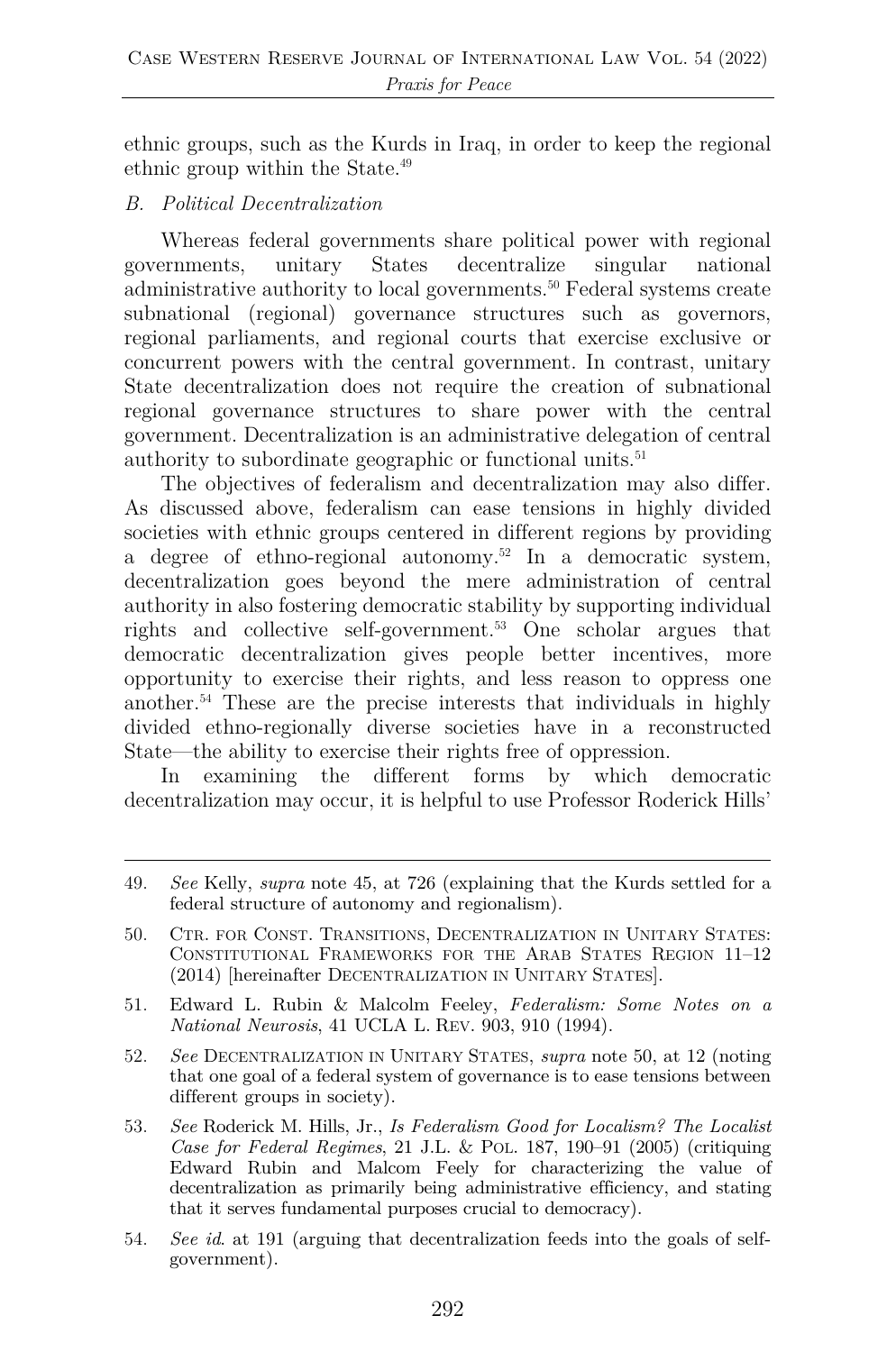rubric of federalist, unitary, and localist democracies.<sup>55</sup> The attributes of a federalist democracy were discussed above. A unitary democracy exists where the central government may devolve power and responsibilities to a subnational local entity but that entity or subnational unit receives no protections in the national constitution or law—its authority and existence are at the whim of the central government.56 In a unitary democracy, the local subnational unit exists merely as an instrumentation of the central government and carries out national law in accordance with local conditions.57 In a localist democracy, the local government is granted authority under the national constitution, which protects it from interference by the national government (or regional government, if one exists) in its areas of competency.58

In ethno-regionally divided societies, a federalist or localist democracy may be beneficial, as both approaches provide constitutional guarantees that ethnic groups will have control over their affairs at the regional and/or local level. In some circumstances, a decentralized localist democracy might be preferred to a federalist democracy. For example, national governments might fear that an ethnically-defined regional government might seek to declare independence from the highly-divided State—a recurring fear of the national governments of Iraq, Iran, Syria, and Turkey, regarding Iraq's Kurdish Region.<sup>59</sup> Devolving power to local authorities rather than to regional governments is an alternative constitutional design option that supports local autonomy, without empowering a regional government that might compete with the State. In divided multiethnic States, such as Kosovo, the creation of decentralized local governments helped to

- 55. *See id.* at 195–99 (distinguishing decentralized regimes into "federalist," "unitary," or "localist" based on the central government's power to regulate and interfere with local governments).
- 56. *See id.* at 198–99.
- 57. *See id.* at 198 (discussing how subnational governments in a unitary democracy do not receive legal protection, and thus function to carry out national law).
- 58. *Id.* at 199.
- 59. *See* Kelly, *supra* note 45, at 726 (noting Syria, Iran, and Turkey's concern that an independent Kurdistan may lead to secessionist movements among their own Kurdish populations). This fear of ethnic secession is not unfounded. As the International Court of Justice determined in its Advisory Opinion regarding Kosovo's Unilateral Declaration of Independence, such declarations of independence by ethnically defined regions are not violations of general international law and may represent a people's appropriate exercise of their right to self-determination. *See also* Elena Cirkovic, *An Analysis of the ICJ Advisory Opinion on Kosovo's Unilateral Declaration of Independence*, 11 GERMAN L.J. 895, 900 (2010) (discussing the dialogue surrounding the right to external self-determination and the recognition of states that do break off within the broader arena of international law).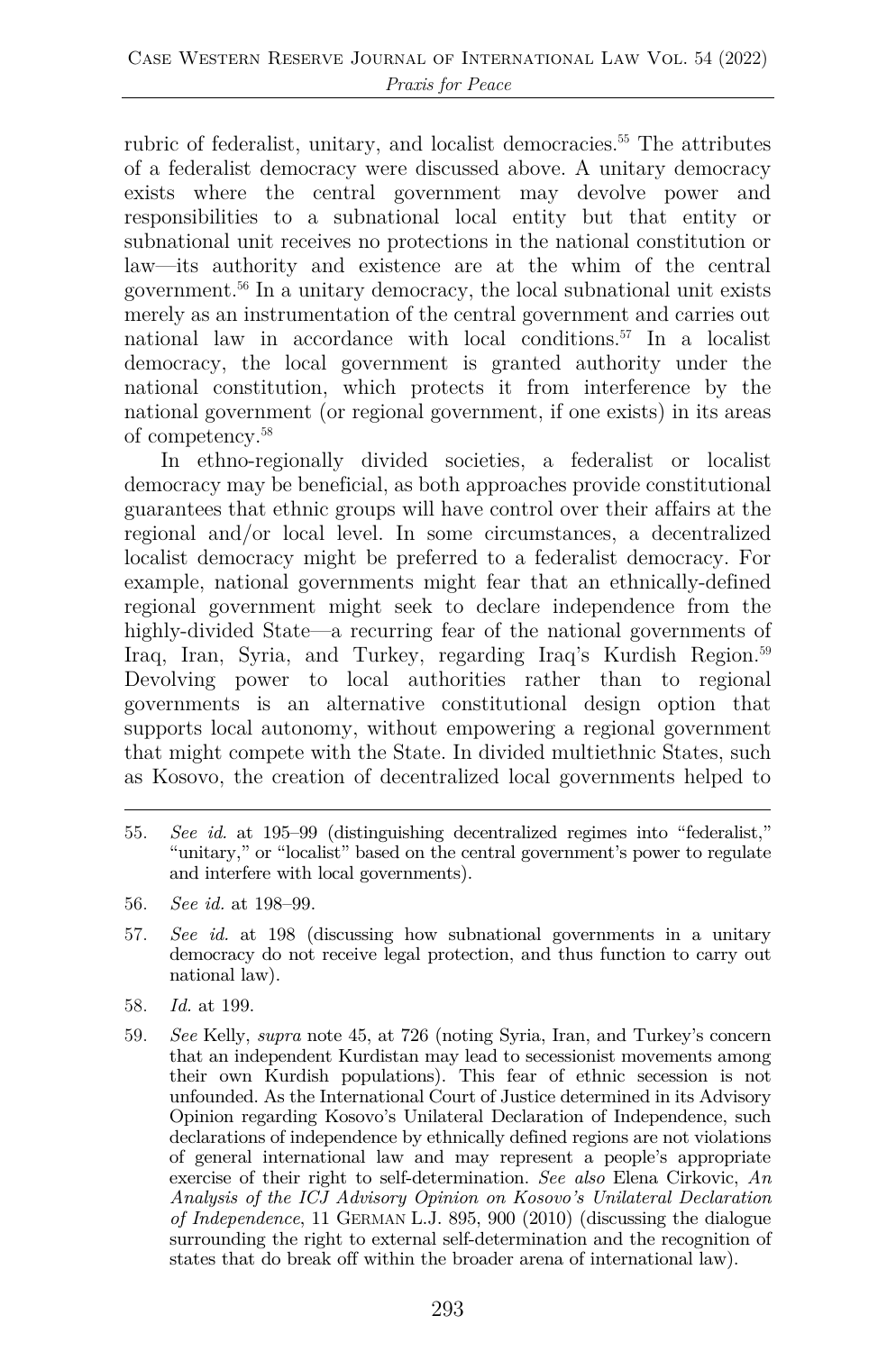prevent the partition of the state along ethnic lines by creating local institutions in which Kosovo Serbs and Albanians cooperated.<sup>60</sup> In such environments, local decentralization may foster national unity and stability to a greater degree than regional federalism. $61$  However, the quality and nature of the political decentralization in a specific State will determine whether it fosters greater democratic accountability and local citizen engagement.

## V. Peace Processes and Accountability for ATROCITY CRIMES

Legal scholars have examined how issues of legal accountability for grave human rights violations are addressed during peace negotiations.62 These scholars have offered theoretical frameworks for understanding this dynamic. For example, peace scholars have long debated the question of peace versus justice.63 The debate centers around the issue of whether parties to a peace process, some of whom may have been engaged in the commission of international crimes, would agree to negotiate peace if there is the potential that they themselves would subsequently be subjected to justice through criminal accountability.64

Historically, amnesty played a central role in many twentieth century peace agreements and was often seen as a necessary trade-off for peace. For example, Turkish forces, who many considered responsible for the massacre of eight hundred thousand to one million Armenians<sup>65</sup> during World War I, were given amnesty in the 1923 Treaty of Lausanne.<sup>66</sup> In another instance of impunity, French and Algerians soldiers who massacred thousands of civilians during the

- 63. *See generally* Richard J. Goldstone, *Peace Versus Justice*, 6 NEV. L.J. 421  $(2005-2006)$ .
- 64. *Id.* at 422–23.
- 65. *See* Geoffrey Robertson, *Was There an Armenian Genocide?*, 4 U. ST. THOMAS J.L. & PUB. POL'Y 83, 100 (2010) (describing the number of Armenians massacred).
- 66. Treaty of Peace with Turkey [Treaty of Lausanne], ch. VIII, July 24, 1923, *in* 2 THE TREATIES OF PEACE 1919–1923 (1924).

<sup>60.</sup> *See* Cirkovic, *supra* note 59, at 896, 908–09.

<sup>61.</sup> *See* DECENTRALIZATION IN UNITARY STATES, *supra* note 50, at 30–34 (explaining that decentralization preserves national stability by broadening citizenship participation and fragmenting central power).

<sup>62.</sup> For an examination of this issue in the context of the Sudan peace process, see generally Darin Johnson, *Revolution, Peace and Justice in Sudan*, 43 U. PA. J. INT'L L. 187 (2021).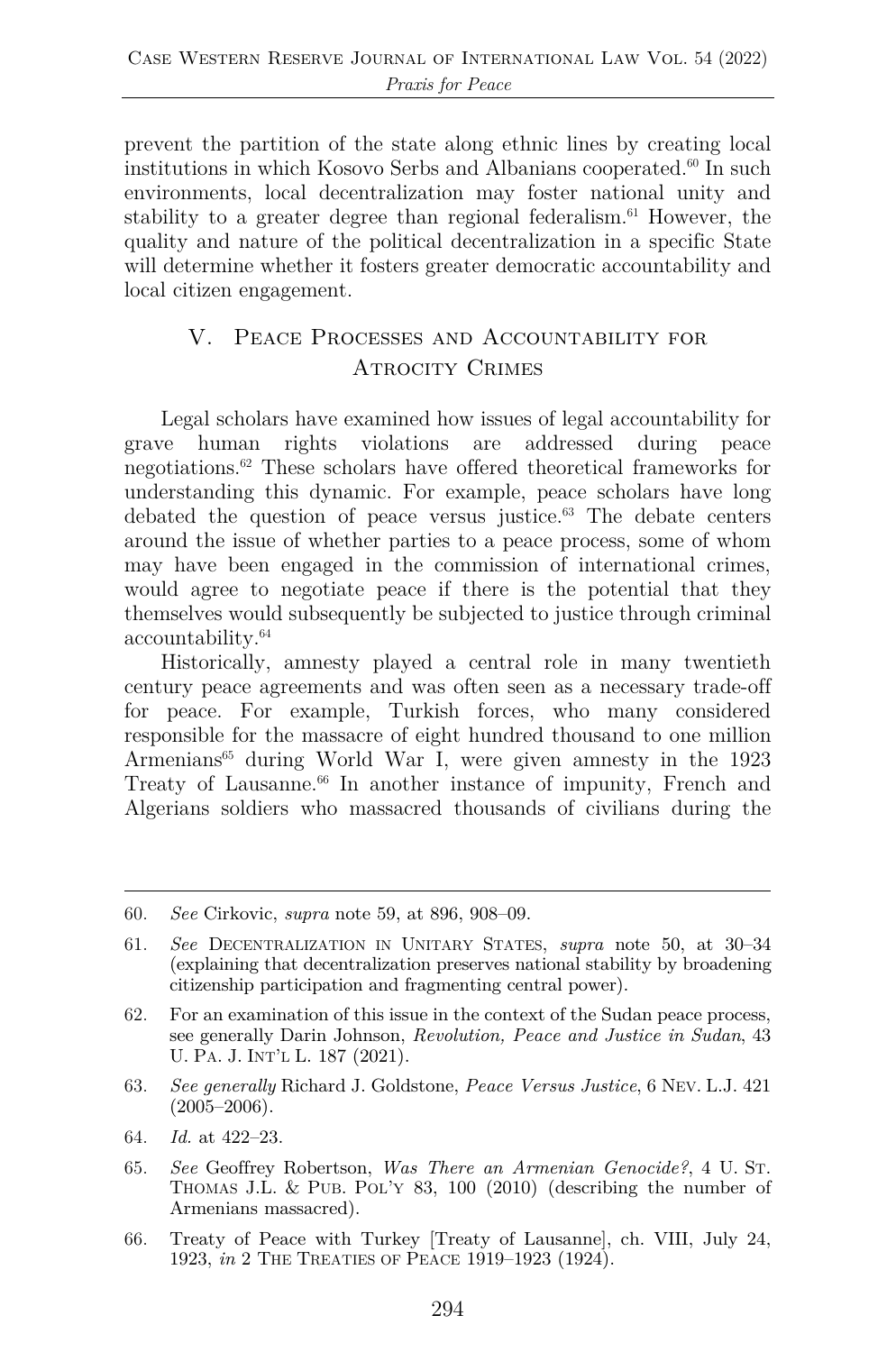Algerian War were given amnesty under the Évian Agreement of  $1962$ .<sup>67</sup> During the 1980s, in Argentina, Chile, El Salvador, Guatemala, and Uruguay, former regime officials who had engaged in widespread atrocity crimes against thousands of their citizens, including torture and killing by death squads, were given amnesty as part of the political transition to new governments.<sup>68</sup>

These blanket amnesties contributed to an initial peace, but in many instances it was not a durable peace. Often amnesty resulted in perpetrators returning to positions of power and recommitting atrocities, or the amnesties fed lingering societal resentments that led to a lack of social cohesion and recurrence of the conflict. For example, a century after the Armenian genocide, many in the Armenian community are still seeking a form of acknowledgement or reparations related to the massacre by Turkish forces during WWI.<sup>69</sup> Regarding recurrence, many of the Algerian combatants receiving amnesty during the Algerian War were involved in committing similar atrocities in the Algerian Civil War.70

A move away from blanket amnesty in exchange for peace began to occur in the late twentieth century, as hybrid international criminal tribunals in Rwanda and Yugoslavia were established, $71$  and the Rome Statute of the International Criminal Court was completed.<sup>72</sup> These new institutions reflected a growing consensus within the international legal community that accountability following conflict is an integral part of long-term peace in post conflict environments.<sup>73</sup> The peace versus justice dilemma evolved into a general consensus that transitional justice arrangements should provide for both peace and justice.<sup>74</sup> Despite this general consensus, peace versus justice tradeoffs continue to abound. Different frameworks that transitional justice scholars and practitioners have developed to explore the ongoing peace versus justice

- 69*. Id.*
- 70*. Id.*
- 71*. Id.* at 499–502 (discussing the creation of the Rwanda and Yugoslavia Tribunals and the ICC).
- 72. Juan Menendez, Keynote Address at the McCulloch Center for Global Initiatives, Justice and Imagination: Building Peace in Post-Conflict Societies Conference, Justice or Peace? Can We Have Both? 4 (Mar. 1, 2014), https://www.mtholyoke.edu/sites/default/files/global/docs/Keynot e.pdf [https://perma.cc/QS87-WVBD] (discussing the emergence and importance of the Peace with Justice framework).
- 73. Williams, *supra* note 67, at 498–99.
- 74. *Id.*

<sup>67.</sup> Paul R. Williams, *Lawyering Peace: Infusing Accountability into the Peace Negotiations Process*, 52 CASE W. RSRV. J. INT'L L. 491, 494 (2020).

<sup>68.</sup> *Id.*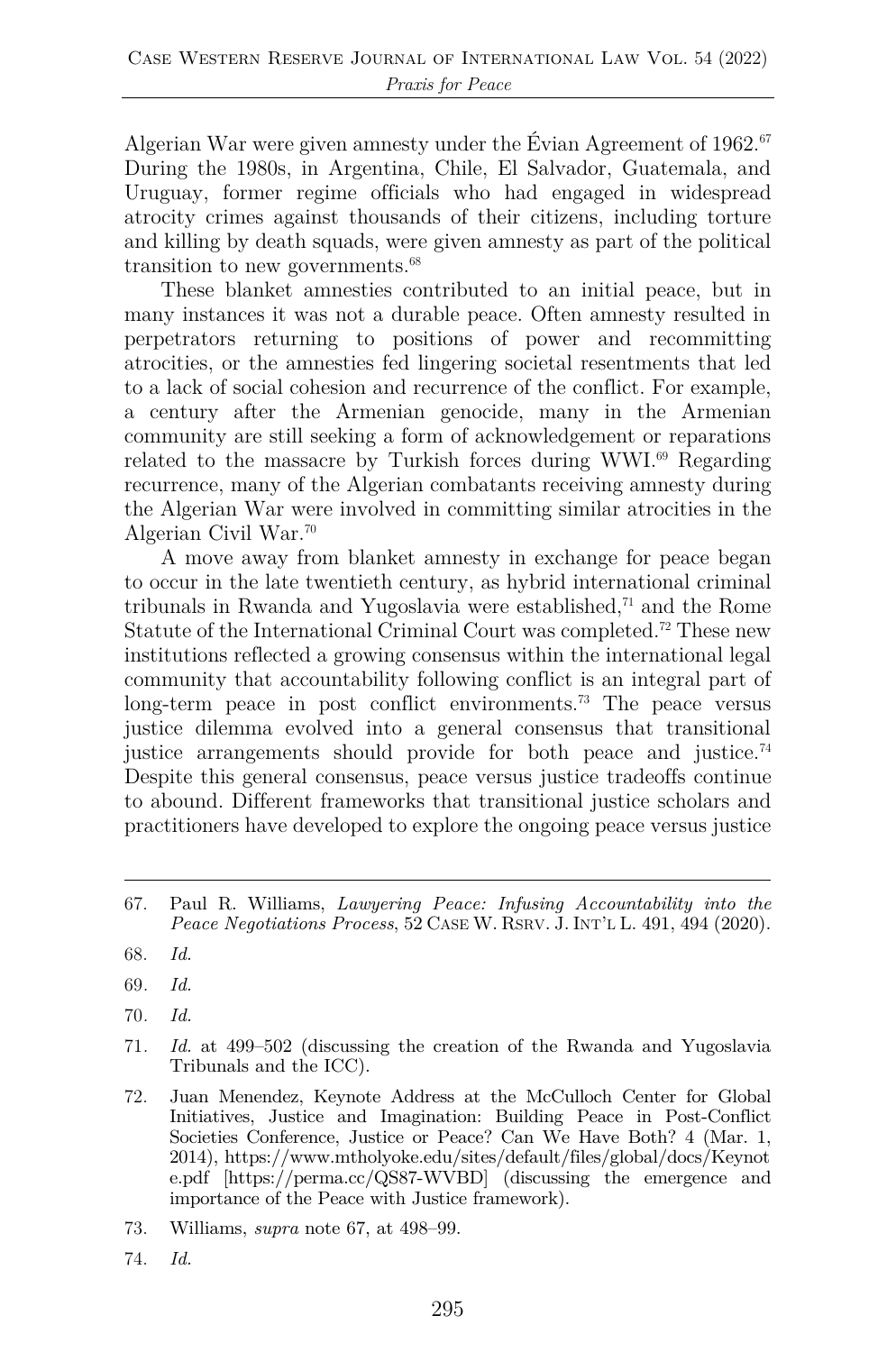debate include "Peace First," "Justice First," and "Peace with Justice." This section explores each in turn.

*A. Peace First Approach*

The first theoretical framework in the Peace versus Justice dilemma is referred to as the Peace First approach. The Peace First approach prioritizes peace over accountability, and is singularly focused on achieving an end to a conflict through a negotiated peace to save lives as quickly as possible.75 Under this view, scholars have noted:

The singular role of [peace] negotiators is to seek an agreement that brings the most immediate end to the violence. All other goals and concerns that may impede immediate peace should be pushed aside. In this way, the approach is single-minded and pragmatic: peace is the priority and any obstacle to peace should be avoided or eliminated.76

Advocates of the Peace First approach generally assert that accountability should not be pursued immediately if doing so would prolong the immediate conflict.<sup>77</sup> Within a peace process, negotiating parties who have committed atrocities are often seen as advocates for a Peace First approach, as they hope to avoid accountability for their crimes.78 Advocates of a Peace First approach would say that its benefits include saving lives as quickly as possible and ending the destructive harm that violence brings.79

An example of a Peace First approach is the Arab Spring conflict in Yemen that arose in 2011.80 The Government security forces responded to a Yemeni student uprising with violence that led 250 deaths, 1,000 injuries, and 100,000 displacements in ten months.<sup>81</sup> The Gulf Cooperation Council ("GCC") stepped in and negotiated an end to hostilities and a peace agreement that gave Yemeni President Saleh immunity from prosecution for any crimes that he committed during his thirty-five-year tenure, as long as he stepped down and transferred

- 75. Paul R. Williams, Lisa K. Dicker & C. Danae Paterson, *The Peace vs. Justice Puzzle and the Syrian Crisis*, 24 ILSA J. INT'L & COMPAR. L. 417, 421 (2018).
- 76. *See id.* at 420–21 (describing the theories underpinning the Peace First approach and how one the most salient priorities under this approach is ending the violence).
- 77*. Id.* at 424–25.
- 78*. Id.*
- 79. *Id.* at 421.
- 80*. See* Johnson, *supra* note 13, at 321–22 (discussing how Yemen President Saleh was provided amnesty for some human rights violations to leave office with the goal of quelling the Arab Spring conflict).
- 81*. Id.* at 321.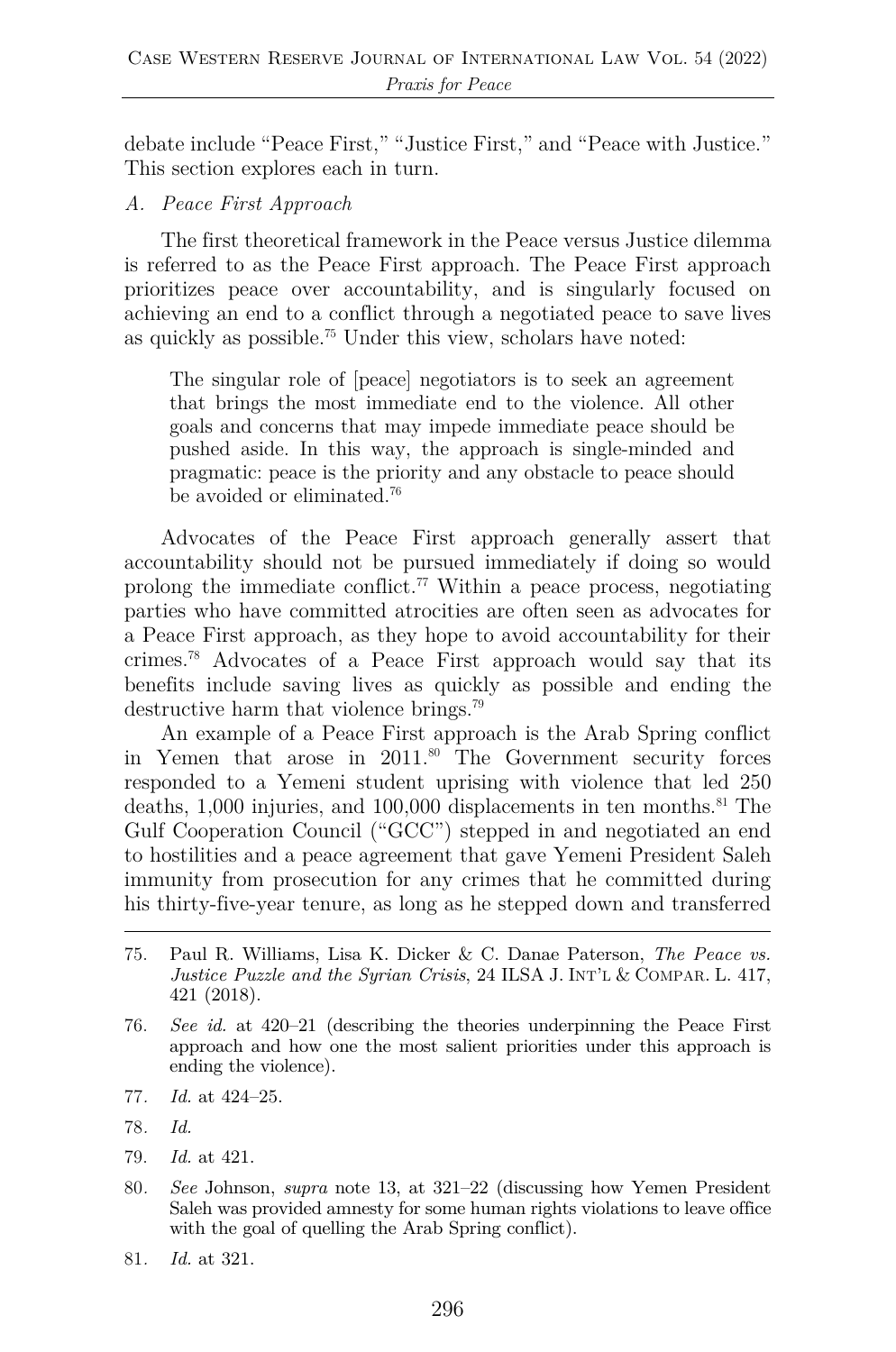power to his Vice President.<sup>82</sup> The GCC-mediated resolution involving Saleh reflects the overall benefits and drawbacks to a Peace First approach—although Saleh's departure and amnesty agreement may have ended the early phase of the conflict in Yemen, the agreement ultimately allowed Saleh to retain his freedom and political influence.<sup>83</sup> He later returned to Yemen to work with the armed Houthi secessionist movement that devolved the country into a protracted civil war.<sup>84</sup>

#### *B. Justice First Approach*

The second theoretical framework is known as a Justice First approach. In a peace process, a Justice First approach prioritizes justice through accountability measures such as prosecution.85 A Justice First approach might tolerate a prolonged peace process so long as prosecution for atrocity crimes is part of any negotiated settlement.86 Parties to a conflict whose members have been the primary victims of atrocity crimes and individual victims of atrocity crimes are often seen as proponents of a Justice First approach. $87$  External entities such as States that have ratified the ICC Statute and international institutions, such as the ICC, are seen as advocates of a Justice First approach.<sup>88</sup>

The mechanisms that are used in a Justice First approach are the ICC, ad hoc international criminal tribunals, hybrid tribunals, specialized domestic courts, universal jurisdiction, and the prohibition of any form of amnesty that violates international law.89 For example, the ICC has prioritized justice by initiating investigations of its own volition or at the request of States while parties are amid negotiating peace.90 In the Sudan context, some peacemakers, including former U.S. Envoy to Sudan Andrew Natsios, argued that the ICC's 2008 issuance of an arrest warrant for Omar al-Bashir's international crimes in Darfur would undermine the peace process with Darfur and the regime's

- 88. *Id.*
- 89. *Id.* at 434.
- 90. *Id.* at 442.

<sup>82.</sup> *Id.* at 321–22.

<sup>83.</sup> *See id.*

<sup>84.</sup> Shuaib Almosawa & Ben Hubbard, *Yemen's Ex-President Killed as Mayhem Convulses Capital*, N.Y. TIMES (Dec. 4, 2017), https://www.ny times.com/2017/12/04/world/middleeast/saleh-yemen-houthis.html [https://perma.cc/8BKR-NGGK].

<sup>85.</sup> Williams, Dicker & Paterson, *supra* note 75, at 430.

<sup>86.</sup> *Id.* at 430–31.

<sup>87.</sup> *Id.* at 431.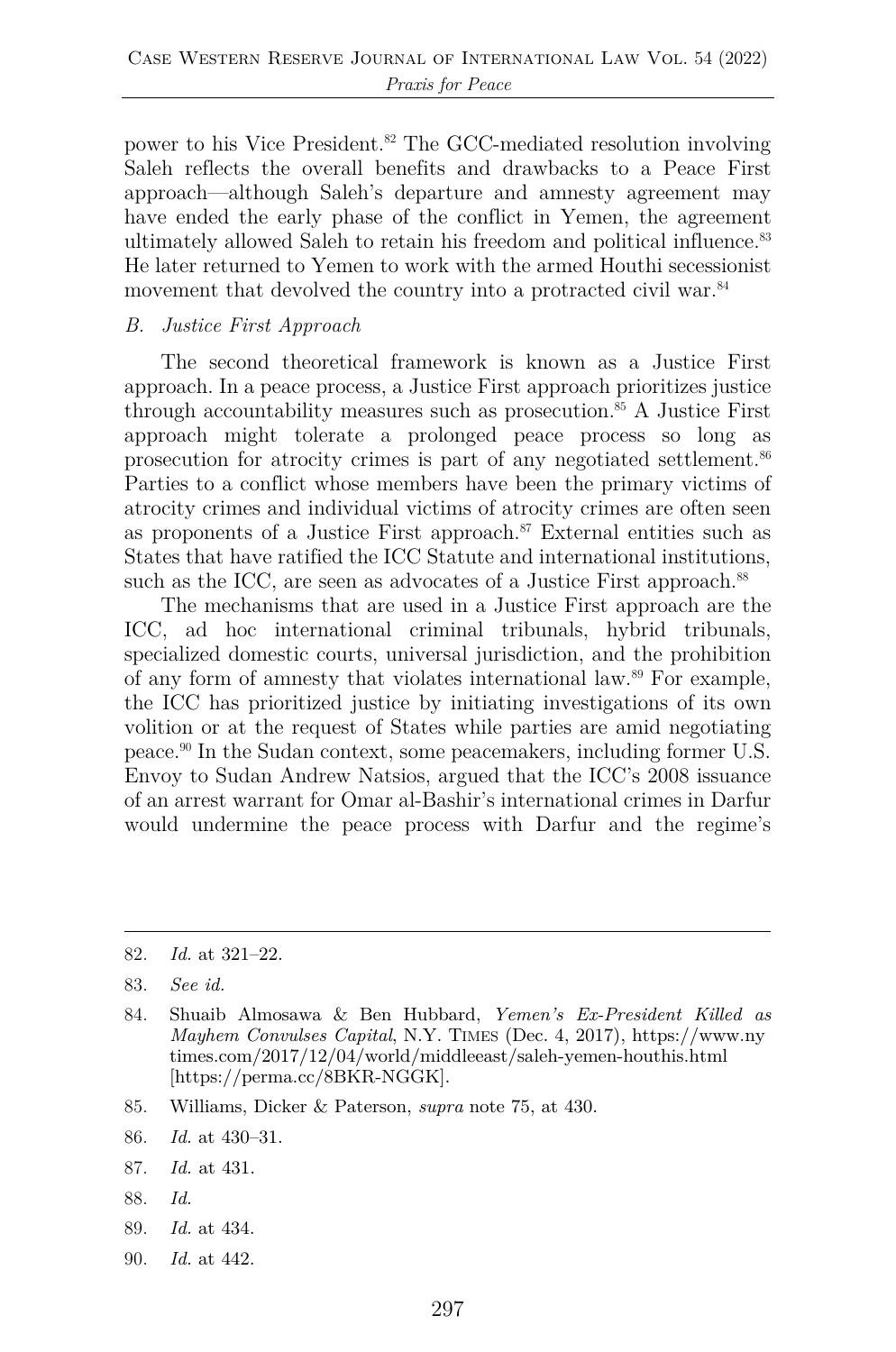implementation of the 2005 North-South peace accord.<sup>91</sup> However, following Bashir's toppling by the 2019 revolution, observers have argued that Bashir's prosecution by the ICC will further the cause of peace92 and the Sudanese transition government has publicly stated that it will turn Bashir over to the ICC.93

#### *C. Peace with Justice Framework*

Peace with Justice is an emerging framework that argues that peace and justice are mutually enforcing rather than mutually exclusive and that both objectives can and should be pursued concurrently.94 Peace with Justice advocates observe that by combining peace with justice during a peace process, the form of justice pursued naturally shifts from retributive to restorative, because participants in a post-conflict peace process may see restorative justice as an effective tool for reconciliation.95 Restorative justice principles focus on reconciling the wrongdoer with the victim through participatory processes that acknowledge wrong-doing and seek reparation and healing.96 These principles have informed transitional justice mechanisms such as truth and reconciliation processes.<sup>97</sup> Additional non-prosecutorial restorative justice measures in transitional contexts include localized traditional justice measures, memorialization, reparations, and institutional reform.98 The long-term peace envisioned by Peace with Justice relies upon the strategic sequencing and phasing of various transitional justice mechanisms that embody restorative justice values.<sup>99</sup> Strategic sequencing anticipates that parties will seek justice following the completion of a peace agreement, so justice and peace are not prioritized

- 91. Opheera McDoom, *ANALYSIS—Justice Clashes with Peace on Darfur Bashir Warrant*, REUTERS (July 14, 2008, 7:09 AM), https://www.reuters. com/article/idUSMCD424646 [https://perma.cc/LS2K-UQBD].
- 92. *See e.g.*, Ali Anzola, *Al-Bashir's Trial at the ICC Will Be a Victory for the Popular Revolution*, MIDDLE E. MONITOR (Feb. 20, 2020, 5:00 PM), https://www.middleeastmonitor.com/20200220-al-bashirs-trial-at-the-iccwill-be-a-victory-for-the-popular-revolution/ [https://perma.cc/CUA6- FL6E].
- 93. *Sudan Says Will 'Hand Over' Al-Bashir to ICC for War Crimes Trial*, AL JAZEERA (Aug. 12, 2021), https://www.aljazeera.com/news/2021/8/12/s udan-omar-al-bashir-icc-war-crimes-darfur [https://perma.cc/5Y8Z-EWUK].
- 94. *See generally* Menendez, *supra* note 72 (discussing the emergence and importance of the Peace with Justice framework).
- 95. Williams, Dicker & Paterson, *supra* note 75, at 444.
- 96. Carrie Menkel-Meadow, *Restorative Justice: What Is It and Does It Work?*, 3 ANN. REV. L & SOC. SCI. 10.1, 10.4 (2007).
- 97. *Id.*
- 98. *See id.* at 10.3
- 99. Williams, Dicker & Paterson, *supra* note 75, at 445.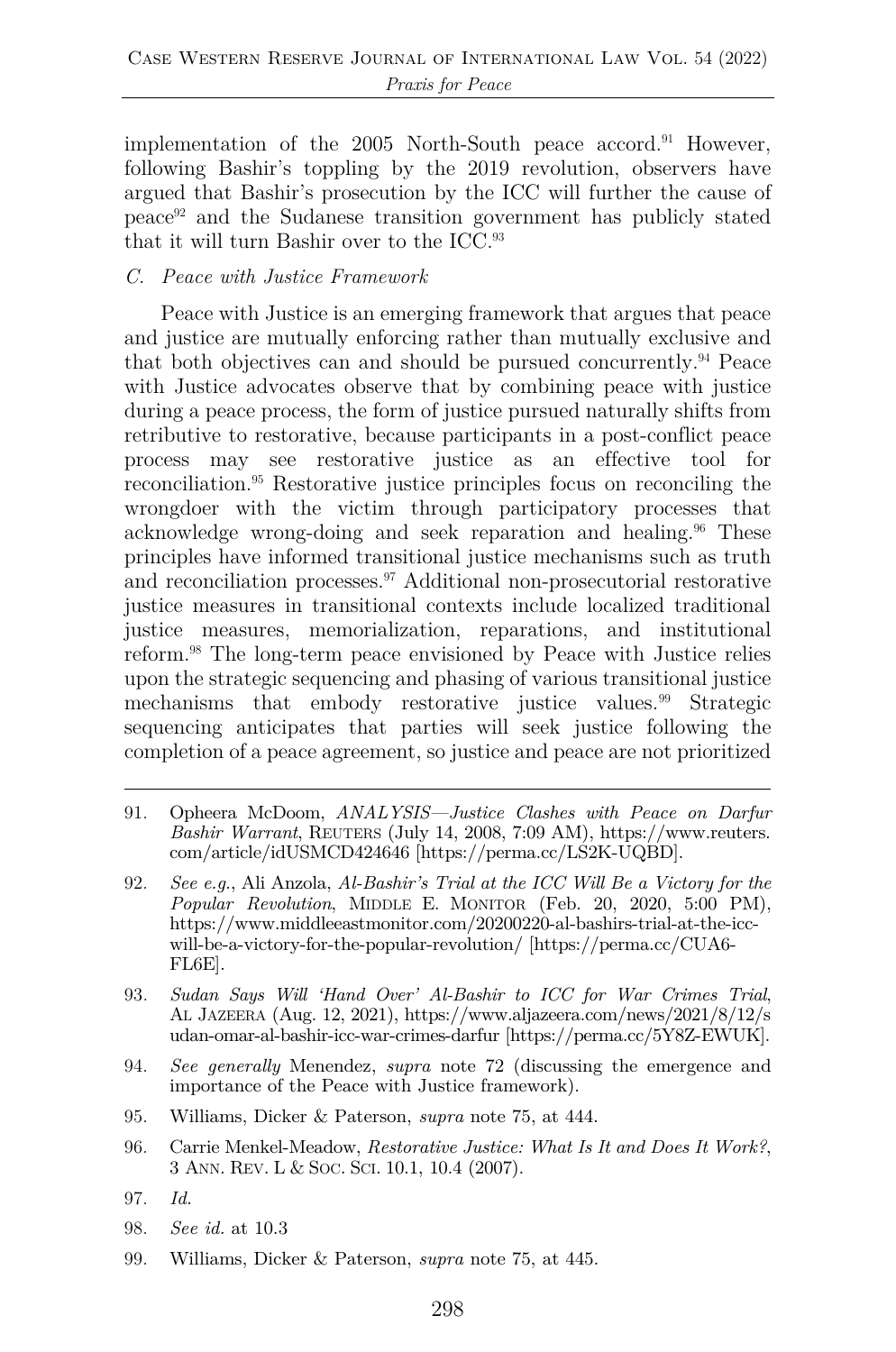over one another in separate processes, but rather carefully planned together as part of a long-term process. $100$ 

#### *D. Goal: Durable Peace with Justice*

Within the peace and justice dialogue, there is a general consensus today that both peace and justice are required for long-term stability arising out of conflict, and minimizing either aim threatens that stability. Justice and accountability mechanisms cannot achieve their objectives of deterrence and non-recurrence if peace is not established. Weak peace without justice is likely to result in a recurrence of the conflict. Peace negotiators need to "carve out space for accountability and justice in order to achieve a durable peace."101

The importance of justice for durable peace can be seen in the present-day response to the Latin American transitions of power during the twentieth century that emphasized peace without justice through blanket amnesty for government perpetrators.102 Over the last two decades, victims challenged these amnesty laws in domestic and regional courts.103 Domestic pressure and persistent calls for accountability culminated in 2005, when the Argentine Supreme Court of Justice formally declared blanket amnesties unconstitutional and void.104 Following in the footsteps of Argentina, and in compliance with international law, Uruguay, Peru, and El Salvador have all formally or informally annulled their amnesty laws and are now bringing former regime perpetrators of human rights atrocities to justice.105 After several decades, the survivors of these atrocity regimes continue to demand justice as a core element of long-term peace.

### VI. PILPG Scholarship and the *Praxis for Peace*: Looking to the Future

Legal scholars affiliated with PILPG have significantly contributed to the legal theories undergirding the *Praxis for Peace*, drawing from their work with PILPG and the broader transitional justice field. This section highlights some of the more recent scholarship that contributes to the *Praxis for Peace* produced by PILPG scholars.

- 104. *Id.* at 181.
- 105. *See generally id.*

<sup>100.</sup> *Id.*

<sup>101.</sup> Williams, *supra* note 67, at 511.

<sup>102.</sup> Santiago A. Canton, *Amnesty Laws*, *in* VICTIMS UNSILENCED: THE INTER-AMERICAN HUMAN RIGHTS SYSTEM AND TRANSITIONAL JUSTICE IN LATIN AMERICA 167, 167–68 (Catherine A. Sunshine ed., Gretta K. Siebentritt trans., 2007).

<sup>103.</sup> *See generally id.*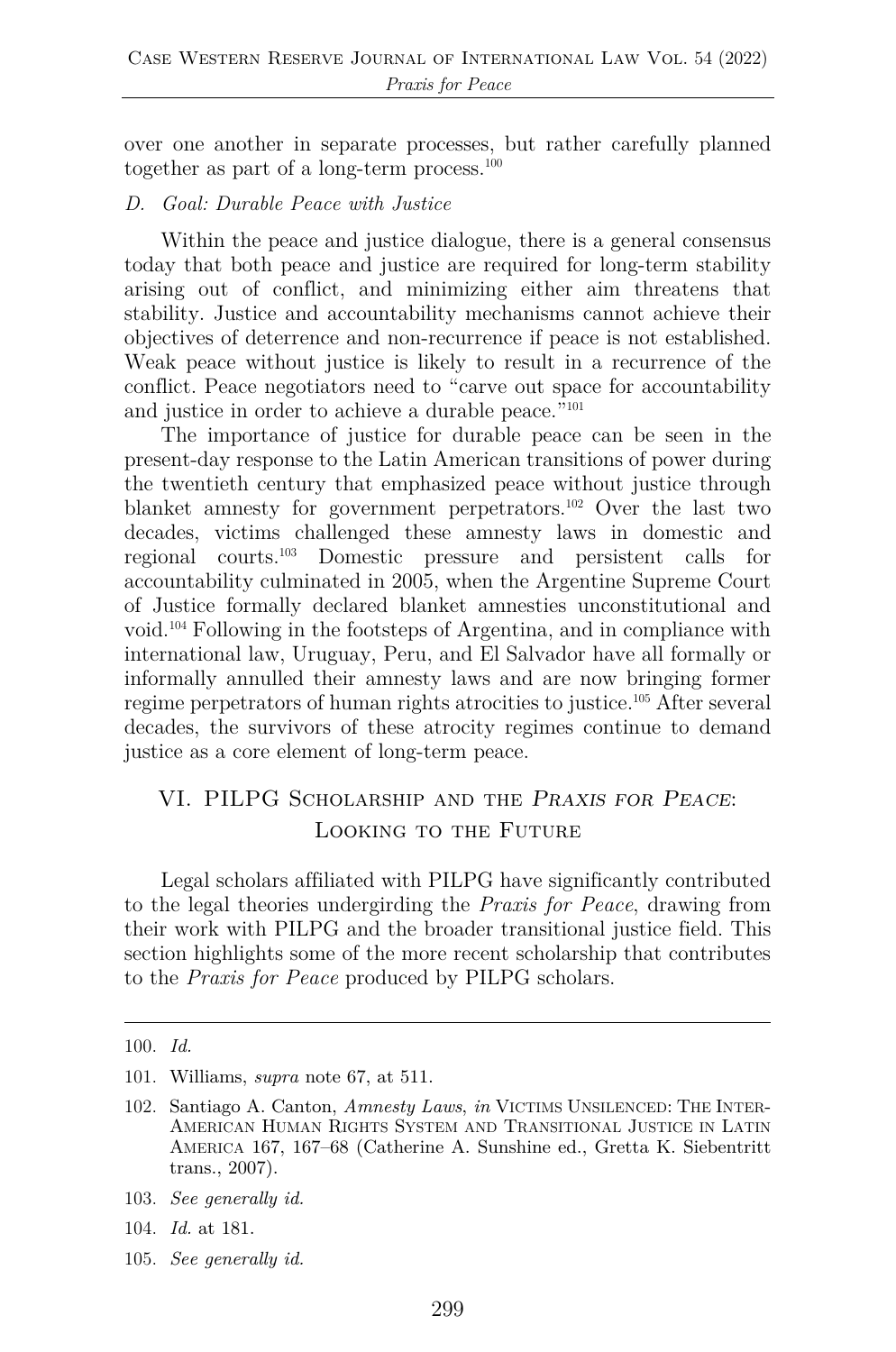The scholarship of PILPG scholars has been particularly helpful in contributing to the *Praxis for Peace* as the contributions have focused on complex issues of public international law that arise in the transitional justice space. PILPG scholars have sought to distill lessons from these environments that may be useful to scholars and practitioners working in these spaces. Three recent books by PILPG scholars reflect this goal. PILPG founder and American University Professor of Law and International Relations Paul Williams has recently published a book that draws from thirty years of lessons learned during peace negotiations with PILPG to help practitioners understand and address the key issues that arise in the unique context of negotiating a peace process.106

Paul Williams and PILPG Cofounder and Case Western Law Co-Dean Michael Scharf partnered with PILPG Managing Director and Cleveland State University Law Professor Milena Sterio to author an important book that examines the ways in which the Syrian conflict has impacted the development of international law.<sup>107</sup> The book benefits from the unique insights that the authors were able to add from PILPG's work assisting with the Syrian peace process. Paul Williams and Milena Sterio also coedited a third recent book, called the Research Handbook on Post-Conflict State-Building. This book is essentially a *Praxis for Peace* guide for scholars and practitioners in State-building after conflict and includes chapters from PILPG scholars and practitioners, including myself, on a broad range of topics including post-conflict constitution-making, electoral reform, security infrastructure, civil society, the rule of law and human rights.108

PILPG scholars have written extensively in the areas of atrocity prevention and international criminal law. Some of the more recent contributions of PILPG scholars to the *Praxis for Peace* in international criminal law are discussed herein. Jane Stromseth, a Georgetown University Professor of international law, a PILPG Senior Peace Fellow, and the former Deputy Ambassador of Global Criminal Justice at the U.S. State Department, has contributed to the *Praxis for Peace* with scholarship that has focused on the challenges of strengthening the rule of law in the aftermath of armed conflict.<sup>109</sup> In a recent piece, she emphasizes the importance of a synergistic approach to rule of law building that is ends-based and strategic; adaptive and

<sup>106.</sup> PAUL WILLIAMS, LAWYERING PEACE 2 (2021).

<sup>107.</sup> PAUL WILLIAMS ET AL., THE SYRIAN CONFLICT'S IMPACT ON INTERNATIONAL LAW (2020).

<sup>108.</sup> *See generally* RESEARCH HANDBOOK ON POST-CONFLICT STATE BUILDING (Paul Williams & Milena Sterio eds., 2020).

<sup>109.</sup> *See, e.g.*, Jane Stromseth, *Post-Conflict Rule of Law Building: The Need for a Multi-Layered, Synergistic Approach*, 49 WM. & MARY L. REV. 1443, 1446–47 (2008).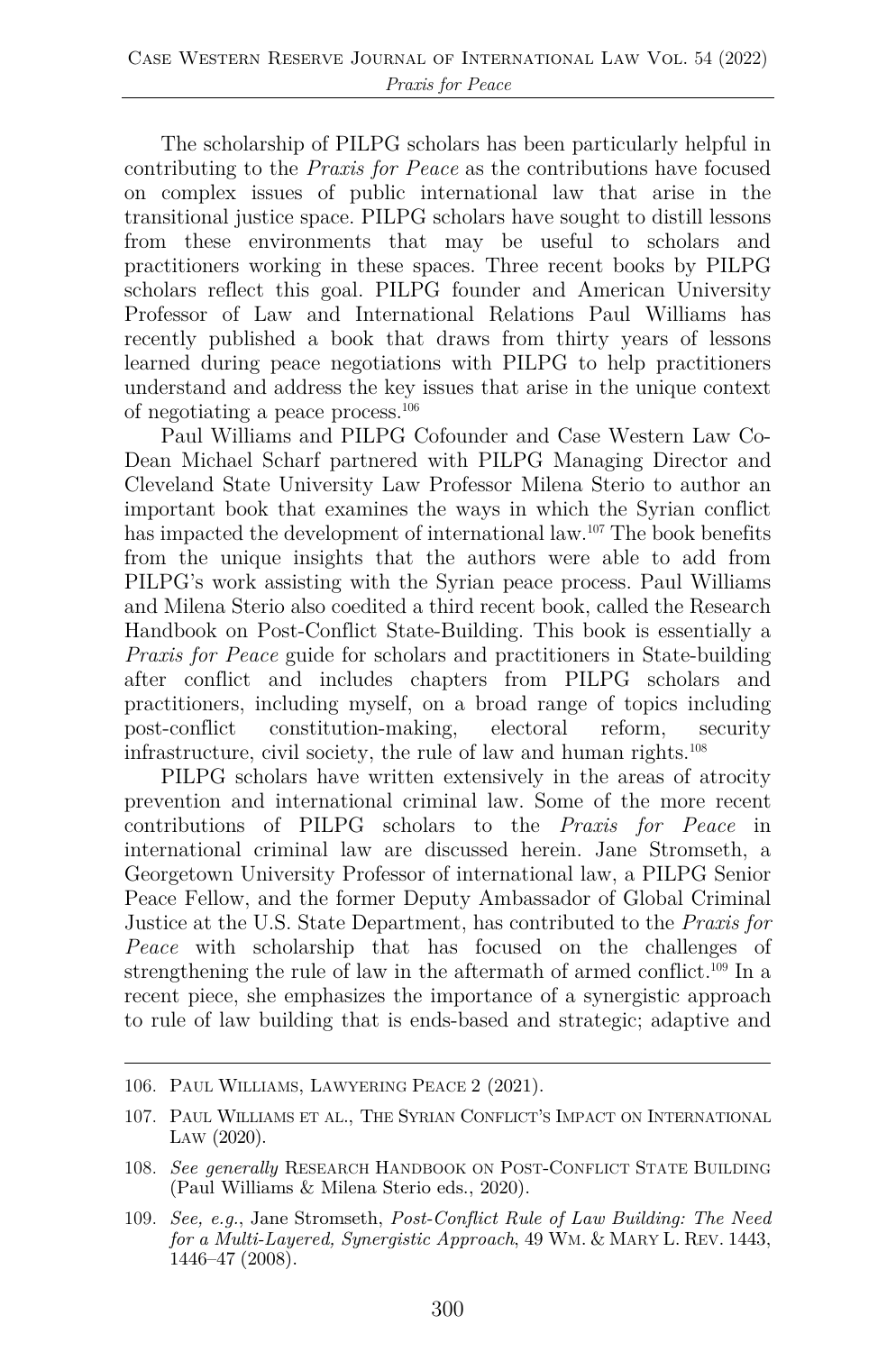dynamic; where external actors have better cultural understanding of the contexts in which they operate and where women and other progressive local actors are empowered to advance human dignity and human rights within their own societies.110 Drawing upon her experience serving as Deputy to the Ambassador-at-Large in the State Department's Office of Global Criminal Justice, she has also written a recent piece that examines the importance of U.S. engagement and support for global criminal justice in addressing and preventing atrocity crimes and highlights the ways in which thoughtful U.S. support to international, hybrid and domestic justice mechanisms is consistent with U.S. values and interests.<sup>111</sup>

Margaret deGuzman, James E. Beasley Professor of Law at Temple University, a PILPG Senior Peace Fellow, and a recent appointee to serve as a Judge on the U.N. International Residual Mechanism for Criminal Tribunals, has written extensively in the area of international criminal law. Her recent book explores the central role that the concept of gravity has played in the development of international law and proposes strategies for regimes and practitioners aimed at increasing the legitimacy of international criminal law.112 Her recent scholarship has also encouraged international criminal law practitioners to focus on the goals of the communities that they serve, so that any tension between local and global goals does not become an impediment to the legitimacy and effectiveness of international criminal law.113 Her recent scholarship has also examined sentencing in the International Criminal Tribunal for Yugoslavia and made recommendations for international criminal sentencing in line with community goals and values.114

- 110. *Id.* at 1452, 1456–57, 1459.
- 111. Jane Stromseth, *The United States and the International Criminal Court: Why Undermining the ICC Undercuts U.S. Interests*, 47 GA. J. INT'L & COMP. L. 639, 643 (2019).
- 112. MARGARET M. DEGUZMAN, SHOCKING THE CONSCIENCE OF HUMANITY: GRAVITY AND THE LEGITIMACY OF INTERNATIONAL CRIMINAL LAW 2 (2020).
- 113. Margaret deGuzman, *Mission Uncertain: What Communities Does the ICC Serve?*, *in* THE ELGAR COMPANION TO THE INTERNATIONAL CRIMINAL COURT 387, 389 (Margaret M. deGuzman & Valerie Oosterveld eds., 2020); Margaret deGuzman, *Mixed Messages: The Sentencing Legacy of the Ad Hoc Tribunals*, *in* THE LEGACY OF AD HOC TRIBUNALS IN INTERNATIONAL CRIMINAL LAW: ASSESSING THE ICTY'S AND ICTR'S MOST SIGNIFICANT LEGAL ACCOMPLISHMENTS 269, 270–71 (Milena Sterio & Michael P. Scharf eds., 2019); Margaret deGuzman, *The Global-Local Dilemma and the ICC's Legitimacy*, *in* LEGITIMACY AND INTERNATIONAL COURTS 62, 78 (Harlan Grant Cohen et al. eds., 2017).
- 114. Margaret deGuzman, *Punishing for Humanity: The Sentencing Legacy of the International Criminal Tribunal for Former Yugoslavia*, *in* LEGACIES OF THE INTERNATIONAL CRIMINAL TRIBUNAL FOR THE FORMER YUGOSLAVIA: A MULTIDISCIPLINARY ACCOUNT 391, 391 (Carsten Stahn et al. eds., 2020).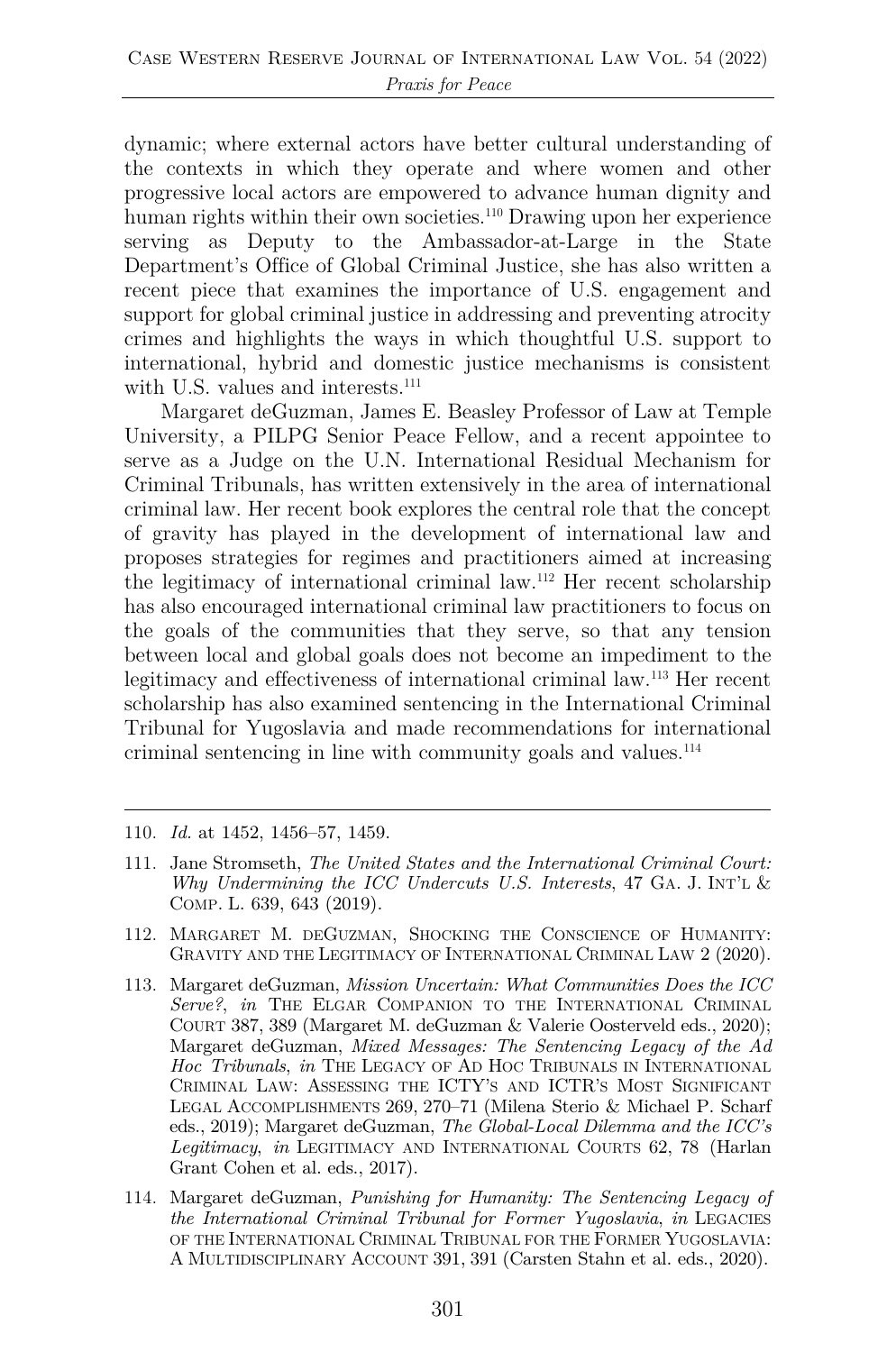Brianne McGonigle Leyh, Utrecht University Professor of Law and PILPG Senior Legal Adviser and Dr. Julie Fraser, Utrecht University Professor of Law, and PILPG Senior Peace Fellow, have drawn from their practice with PILPG in transitional justice to inform their scholarship. They have co-authored several recent scholarly pieces, including a book on the intersections of law and culture in the International Criminal Court.<sup>115</sup> In a chapter within their book, Fraser examines the relevance of Islamic law for International Criminal Court jurisprudence in cases from Afghanistan, Mali, Sudan, Libya, and other Islamic majority States and observes that the ICC has missed an opportunity to engage with relevant and compatible Islamic norms in order to make justice and accountability more impactful for affected communities.116 McGonigle Leyh and Fraser also recently coauthored an article on reparations for victims of atrocities that examines the theoretical approaches to repairing victims' harm and identifies many of the shortcomings that exist in practice that must be addressed.117

Dr. Kushtrim Istrefi, Utrecht University Professor of Law and PILPG Senior Peace Fellow, has also written extensively in the areas of international crimes and human rights accountability.118 Drawing from his experience serving as counsel in the case of *Mothers of Srebrenica v. Netherlands* before the European Court of Human Rights, one his recent scholarly articles explores the obligations that State authorities have to protect civilians when faced with situations that require the prevention of genocide (Srebrenica) or hostage taking.<sup>119</sup>

Dr. Istrefi has also written in the area of constitution-making and constitutional reform. One of his recent scholarly pieces explores the emerging practice of domestication of human rights instruments in post-conflict constitution-making, and the inspirational role that such

- 117. *See generally* Brianne McGonigle Leyh and Julie Fraser, *Transformative Reparations: Changing the Game or More of the Same?*, CAMBRIDGE INT'L L.J. *39 (2019).*
- 118. *See generally* Kushtrim Istrefi, *Kosovo's Quest for Council of Europe Membership*, 43 REV. CENT. & E. EUR. L. 255 (2018); Kushtrim Istrefi & Emma Irving, *Rights in the Populist Era, A Comment on* Bayev v. Russia *(ECtHR): More Didactic than Persuasive*, 31 HARV. HUM. RTS. J. 159 (2018).
- 119. *See generally* Kushtrim Istrefi, *The Right to Life in the* Mothers of Srebrenica *Case: Reversing the Positive Obligation to Protect from the Duty of Means to that of a* Result, 36 UTRECHT J. INT'L & EUR. L. 141 (2021).

<sup>115</sup>*.* INTERSECTIONS OF LAW AND CULTURE AT THE INTERNATIONAL CRIMINAL COURT (Julie Fraser & Brianne McGonigle Leyh eds., 2020).

<sup>116.</sup> Julie Fraser, *Exploring Legal Compatibilities and Pursuing Cultural Legitimacy: Islamic Law and the ICC*, *in* INTERSECTIONS OF LAW AND CULTURE AT THE INTERNATIONAL CRIMINAL COURT (Julie Fraser & Brianne McGonigle Leyh eds., 2020).